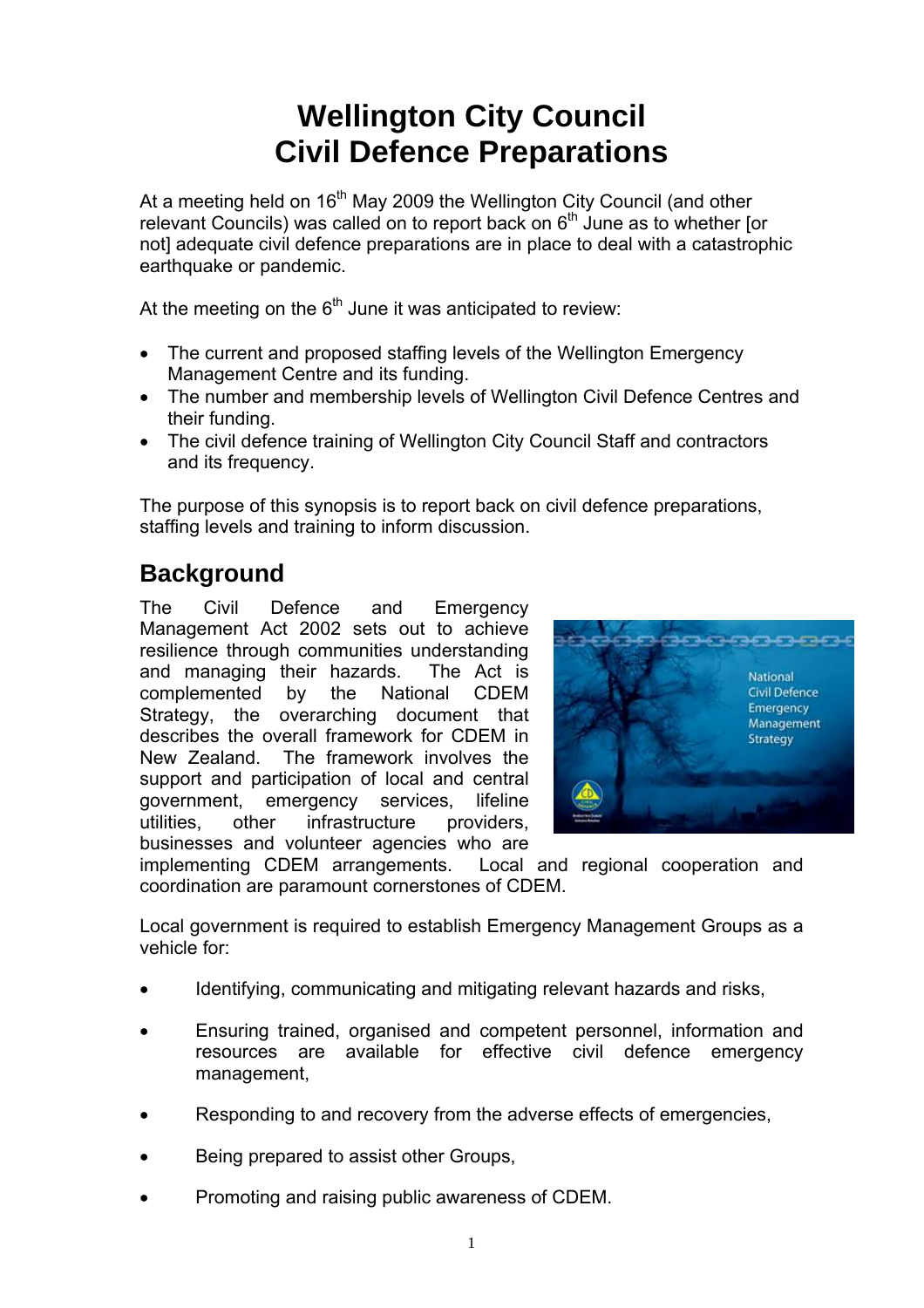

In the Wellington Region, the Emergency Management Group is overseen by GWRC, which has overall responsibility for CDEM planning and co-ordination in the Region. The WCC is delegated responsibility for the direct control and management of events within the City's boundaries. Details are contained in the Group Plan, a public document that is available at http://www.wrcdemg.govt.nz.

The Group Plan sets the scene for Wellington City and the Council.

The Wellington City Council must plan and provide for CDEM within the City, and ensure the Council can function to the fullest possible extent during and after an emergency. The

Council's stated intent is that Wellingtonians will be well prepared and coordinated to deal with any CD emergency and its aftermath*.*

The Council's Civil Defence Plan was approved in 2002. The Plan is sound in principle but it does require updating. This is one of the reasons for the review of WEMO and is one of the first tasks expected of the new Manager. The Civil Defence Plan is a high level document that does not contain significant detail. Operational detail is contained in other plans that are addressed later.

WELL INGTON CITY COLNCIL. **CIVIL DEFENCE PLAN** 

October 2002

The **Council'**s approach is to achieve resilience through ensuring:

- That our communities are aware of the risks we face.
- That communities take action to manage those risks.
- Everyone understands personal roles and responsibilities.
- Our communities and staff have the skills, knowledge and resources to respond and recover from an emergency event.
- Wherever possible, our processes and reporting lines in peacetime will reflect those in the case of an emergency.
- All Council leaders and staff have a responsibility during a CDEM event.
- Maintaining co-operative, trusting and fully engaged working relationships with emergency services, other TLAs, volunteer groups and others **before, during and following** a disaster.
- CDEM must be characterised by dynamic and fluid thinking and decision making. This characteristic needs to be practised in peacetime if it is to be delivered in an emergency event.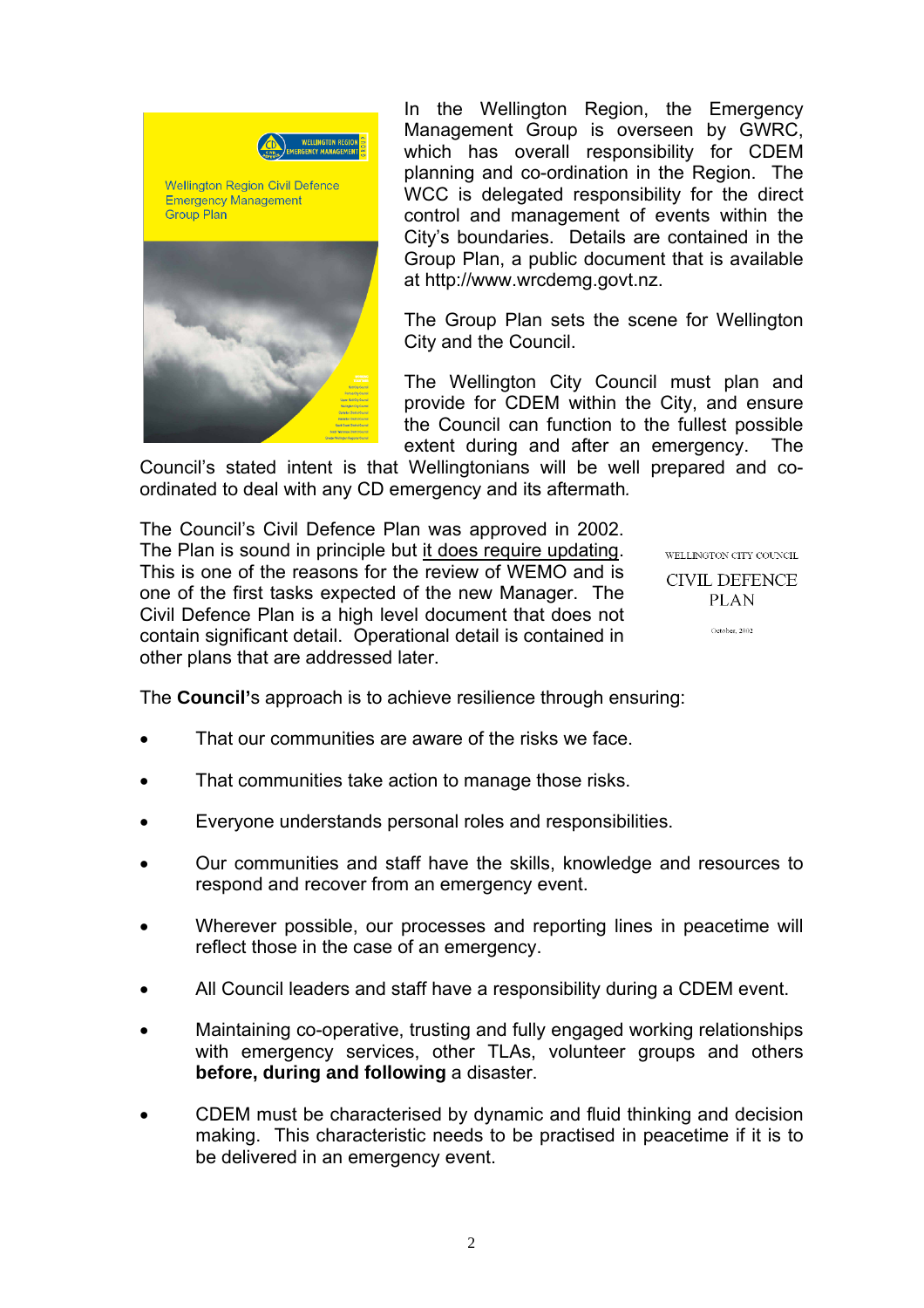This approach is applied to the main hazards for Wellington City, which includes (but is not limited to):

**Earthquake** - following a 7.6 Richter event, Wellington City is expected to experience:

- 20% of buildings in the CBD extensively damaged or destroyed, with widespread damage to buildings in the suburbs.
- Closure of SH1 and SH2, with major disruption to other routes within the City, including to the hospital, and partial or complete failure of telecommunications, electricity, gas, water and wastewater lifelines.
- Closure of airport and port.
- Likely fires in Newtown and Eastern suburbs, fuelled by fractured gas reticulation system.
- Requirement for large scale evacuations.
- Neighbouring cities likely to be similarly affected.

**Tsunami** - a tsunami originating from offshore will result in:

- Widespread seawater damage and flooding in areas.
- Closure of the CBD, airport and port.
- Requirement for evacuations.
- Neighbouring cities likely to be similarly affected, or worse.

An immediate tsunami will result in the widespread loss of life.

**Flooding** - flooding from a severe weather event will affect areas as follows:

- Landslides.
- Dispersed evacuations.
- Limited damage to lifelines.
- Neighbouring cities likely to be affected more than Wellington.

#### **Pandemic**

• Widespread social disruption – Ministry of Health likely to be lead agency.

The Council is not starting from ground zero. Significant work has already been undertaken and we are looking to build on that work. This includes: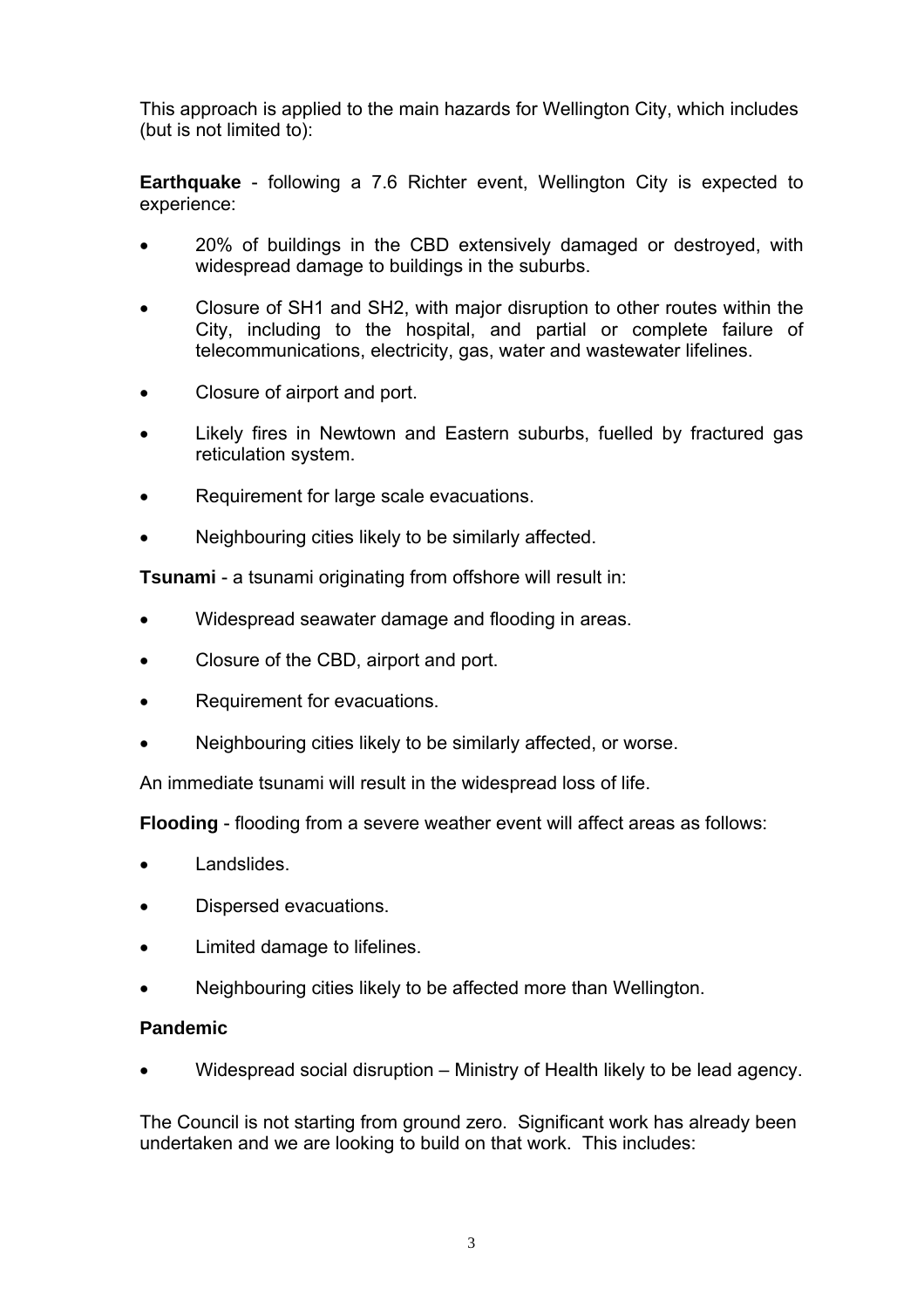The Council takes the standard 'four Rs' approach to detailed civil defence planning (**R**educe (risk), **R**eadiness, **R**esponse and **R**ecovery'). Under each one of these stages of the Plan, WCC works collaboratively with a range of other authorities and community groups. Each one of these partners has their own detailed preparation and escalation plans that by necessity cannot be fully covered in this report.

## **R**eduction

| <b>Element</b>                                                                                                                                                                                                                                                                                                                                                                                                                                                                                                                                     | <b>Primary</b><br><b>Responsibility</b>                                                                                                        | <b>Supported</b><br>by |
|----------------------------------------------------------------------------------------------------------------------------------------------------------------------------------------------------------------------------------------------------------------------------------------------------------------------------------------------------------------------------------------------------------------------------------------------------------------------------------------------------------------------------------------------------|------------------------------------------------------------------------------------------------------------------------------------------------|------------------------|
| <b>Urban Design</b><br>The District Plan specifically addresses natural<br>hazards through urban planning and design.<br><b>Reducing Risk</b><br>S8<br>Wellington experiences earthquake activity and other natural hazards, including<br>flooding and landslips. This requires measures to reduce risks to acceptable levels.<br>This also applies to technological hazards such as the use, storage or transportation<br>of hazaxlous substances.                                                                                                | <b>District Plan</b>                                                                                                                           | <b>Strategy Unit</b>   |
| <b>Water</b><br>Transportation of bulk water supply to the city<br>with a long term plan to develop two alternative<br>routes for resiliency.<br>A reduced number of reservoirs, larger,<br>earthquake resistant, equipped with seismic<br>valves to retain as much water as possible.<br>Water mains gradual renewal using tensile<br>strength pipes.<br>Mobile tank units dispersed at key locations to be<br>$\bullet$<br>transportable to key points of demand.<br>Network design with inbuilt redundancy for<br>alternative points of supply. | <b>WCC Infrastructure</b><br>Asset Management<br>Plans<br>Water Supply, Stormwater, Wastewater<br><b>Asset Management Plans</b>                | Capacity               |
| <b>Transport</b><br>Defined priority routes – Port, airport, hospitals,<br>medical centres.<br>Gradual strengthening of all retaining structures<br>on priority routes.<br>Seismic upgrade of key tunnels, bridges, culverts<br>on hierarchy routes.<br>Gradual expansion of CCTV coverage via air<br>lings and fibreoptics to enhance city<br>assessments.                                                                                                                                                                                        | <b>WCC Infrastructure</b><br><b>AMPs</b><br><b>Transport Asset</b><br><b>Management Plan</b><br><b>Autor</b><br><b>Positively</b><br>AWRington | Transport<br>Unit      |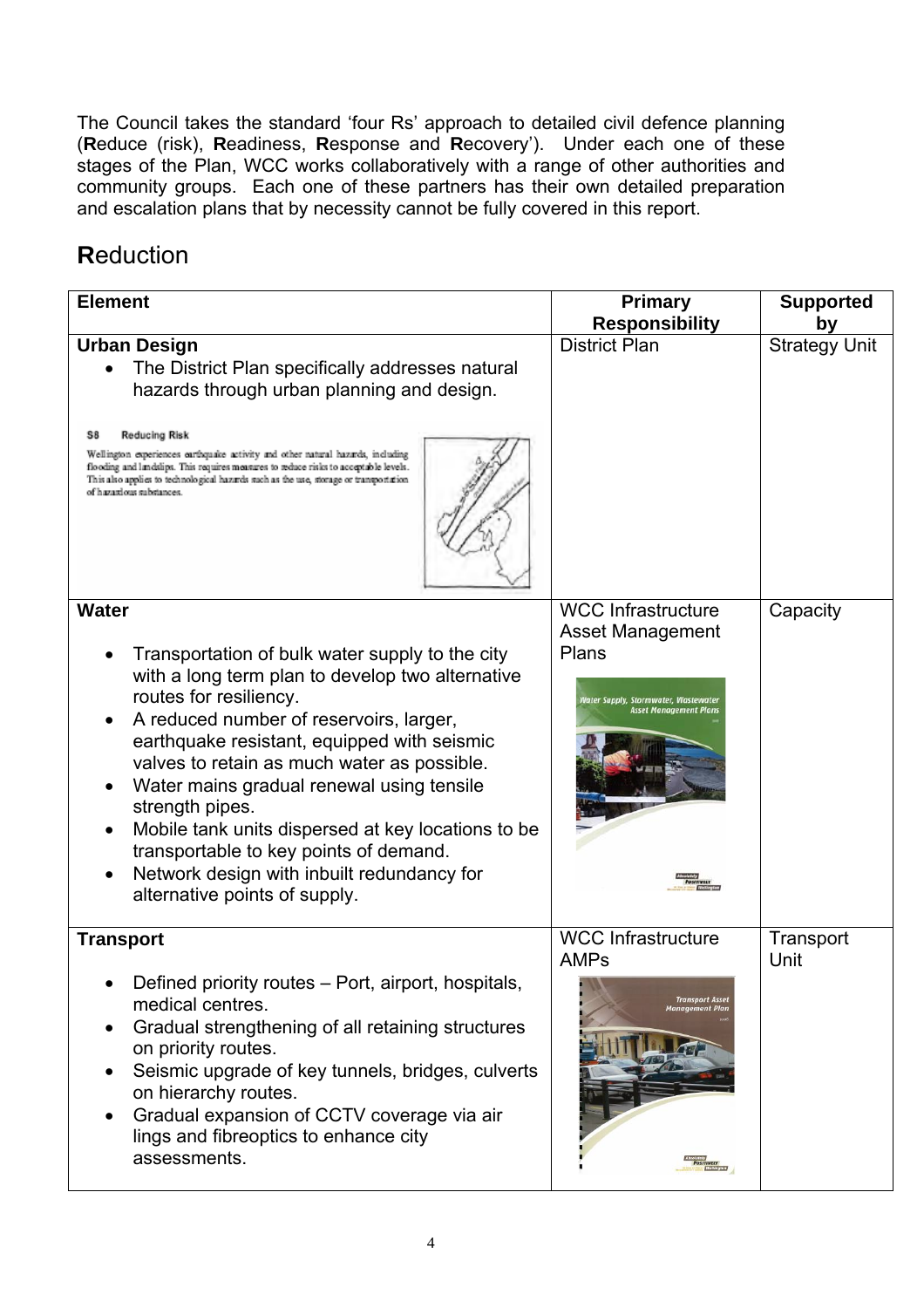| <b>Sewerage</b><br>Interceptor upgrade and strengthening.<br>Enhancement of storage capacity at key pump<br>stations and CBD low areas.<br>Power supply alternative redundancy through<br>generators and support of pumping stations.<br>Network upgrades using resilient materials (such<br>as HDPE).                               | <b>WCC Infrastructure</b><br><b>AMPs</b><br>Water Supply, Stormwater, Wastewater<br><b>Asset Management Plans</b> | Capacity  |
|--------------------------------------------------------------------------------------------------------------------------------------------------------------------------------------------------------------------------------------------------------------------------------------------------------------------------------------|-------------------------------------------------------------------------------------------------------------------|-----------|
| <b>Stormwater</b><br>Augmenting mains of catchments to 1:50<br>capacity.<br>Prioritisation of catchment upgrades on basis of<br>risk hierarchy.<br>Enhancement and monitoring of critical drains.<br>Enhancement and monitoring of critical intakes.<br>Design of new outlets within the framework of<br>projected sea level rising. | <b>WCC Infrastructure</b><br><b>AMPs</b><br>later Supply, Stormwater, Wastewater<br>Asset Management Plans        | Capacity  |
| <b>Waste</b><br>Landfill seismic protection through slope design.<br>Flood protection through tunnel enhancement.<br>Leachate management through sewer<br>connections.<br>Fire protection through gas capturing and re-use.                                                                                                          | <b>WCC Infrastructure</b><br><b>AMPs</b><br><b>Landfill Asse</b><br>Management Plai                               | GWRC/Nova |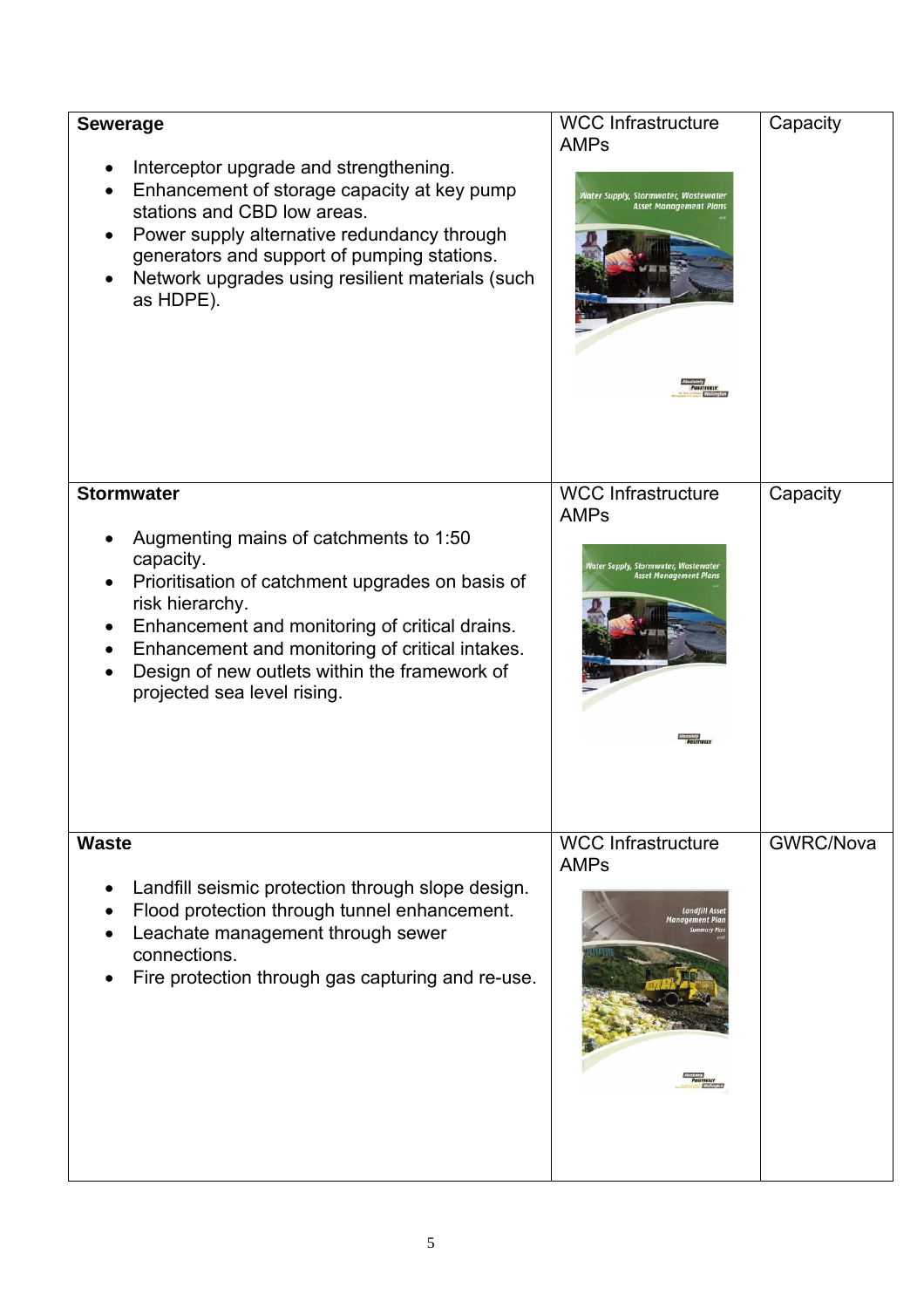| <b>Buildings/Facilities</b><br>Earthquake assessment strengthening<br>$\bullet$<br>regulations.<br>Power generation and self support.<br>Access protection.                                                                             | <b>WCC Property AMPs</b>                | <b>BCLS</b> |
|-----------------------------------------------------------------------------------------------------------------------------------------------------------------------------------------------------------------------------------------|-----------------------------------------|-------------|
| <b>Finance</b><br>Banking services redundancy (spread)<br>Cash flow protection.<br>Processing and data resiliency systems.                                                                                                              | <b>Finance Group</b>                    | <b>KS</b>   |
| Information/management and communications<br>Hardware protection (environment)<br>$\bullet$<br>Storage duplication (back up systems)<br>Portable devices deployment.<br>Air links as back up to land lines.<br>Radio/data transmission. | <b>WCC ICT Strategy</b>                 | <b>KS</b>   |
| <b>Welfare</b><br>Community and recreation facilities resilience.<br>Food/Clothing supplies.<br>Community support agencies/NGOs.                                                                                                        | <b>WCC Community</b><br><b>Services</b> | <b>NGOs</b> |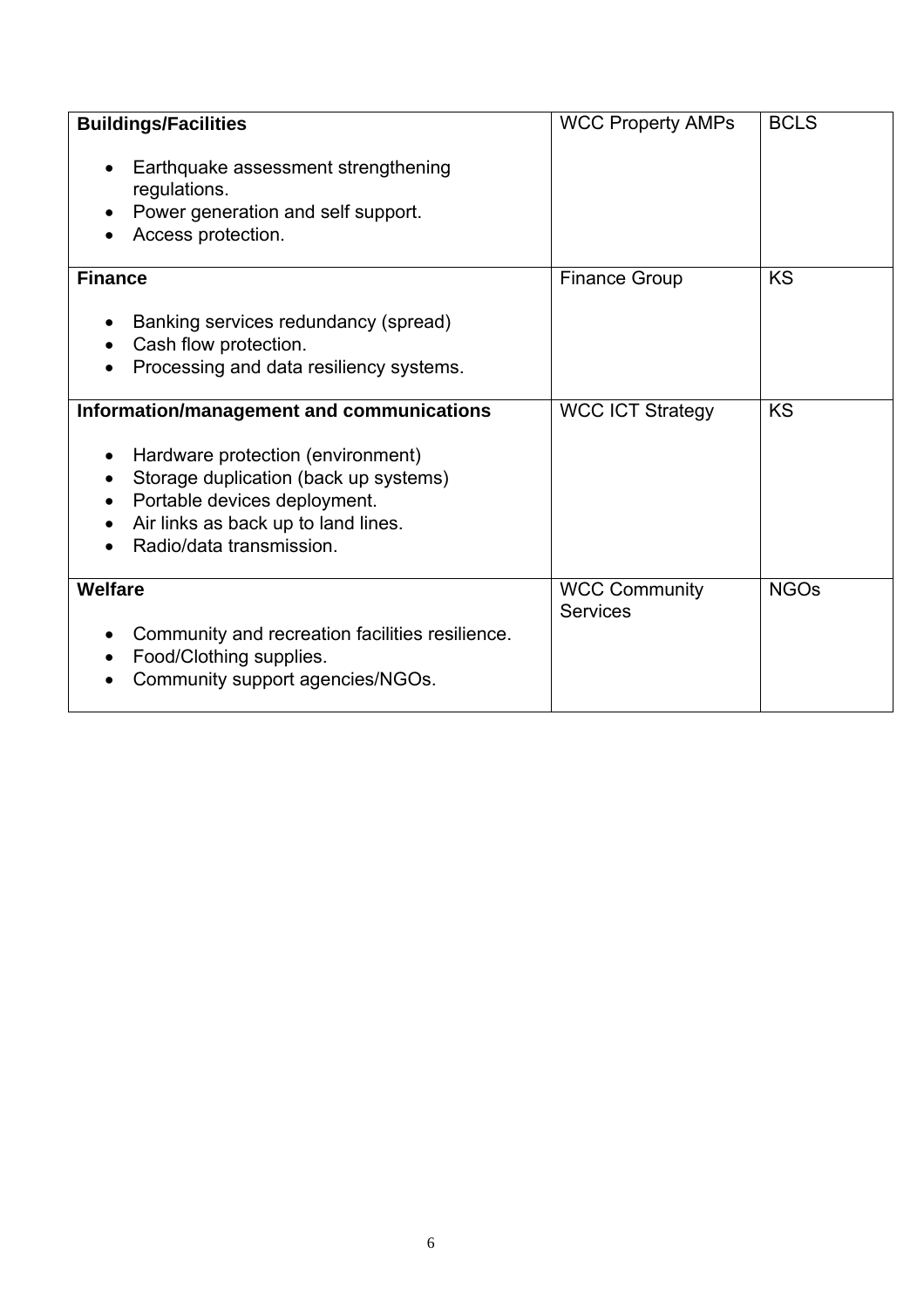## **R**eadiness

| <b>Element</b>                                                                                                                                        | <b>Primary</b><br><b>Responsibility</b> | <b>Supported</b><br>by |
|-------------------------------------------------------------------------------------------------------------------------------------------------------|-----------------------------------------|------------------------|
|                                                                                                                                                       |                                         |                        |
| <b>Community preparation</b>                                                                                                                          |                                         |                        |
| Household plans and emergency kits, contact details, meeting place, residence safety.                                                                 | <b>Individuals</b>                      | <b>WEMO</b>            |
| Business premises, safety, contact points, assembly points, basic supplies.                                                                           | <b>Businesses</b>                       | <b>WEMO</b>            |
| Educational facilities, safety, guardianship role, contacts, basic supplies.                                                                          | E. Facilities Management                | <b>WEMO</b>            |
| Suitable shelters for displaced                                                                                                                       |                                         |                        |
| Schedule of possible shelters to accommodate displaced residents on temporary                                                                         | <b>WCC</b>                              | GWRC/                  |
| basis.                                                                                                                                                | <b>WEMO</b><br><b>CDCs</b>              | Ministry               |
| Structural safety, space, supplies and lead roles.                                                                                                    |                                         |                        |
| <b>Pandemic Plan</b><br>Details how the Council will continue to provide essential services in the event of a pandemic. Note: MoH is the lead agency. |                                         |                        |
| <b>Reconnaissance Plan</b>                                                                                                                            |                                         |                        |
| Details priorities and actions for initial assessments and passing of information to enable mitigation to occur.                                      |                                         |                        |
| <b>Evacuation Plan</b>                                                                                                                                |                                         |                        |
| Details the actions required if an area needs to be evacuated.                                                                                        |                                         |                        |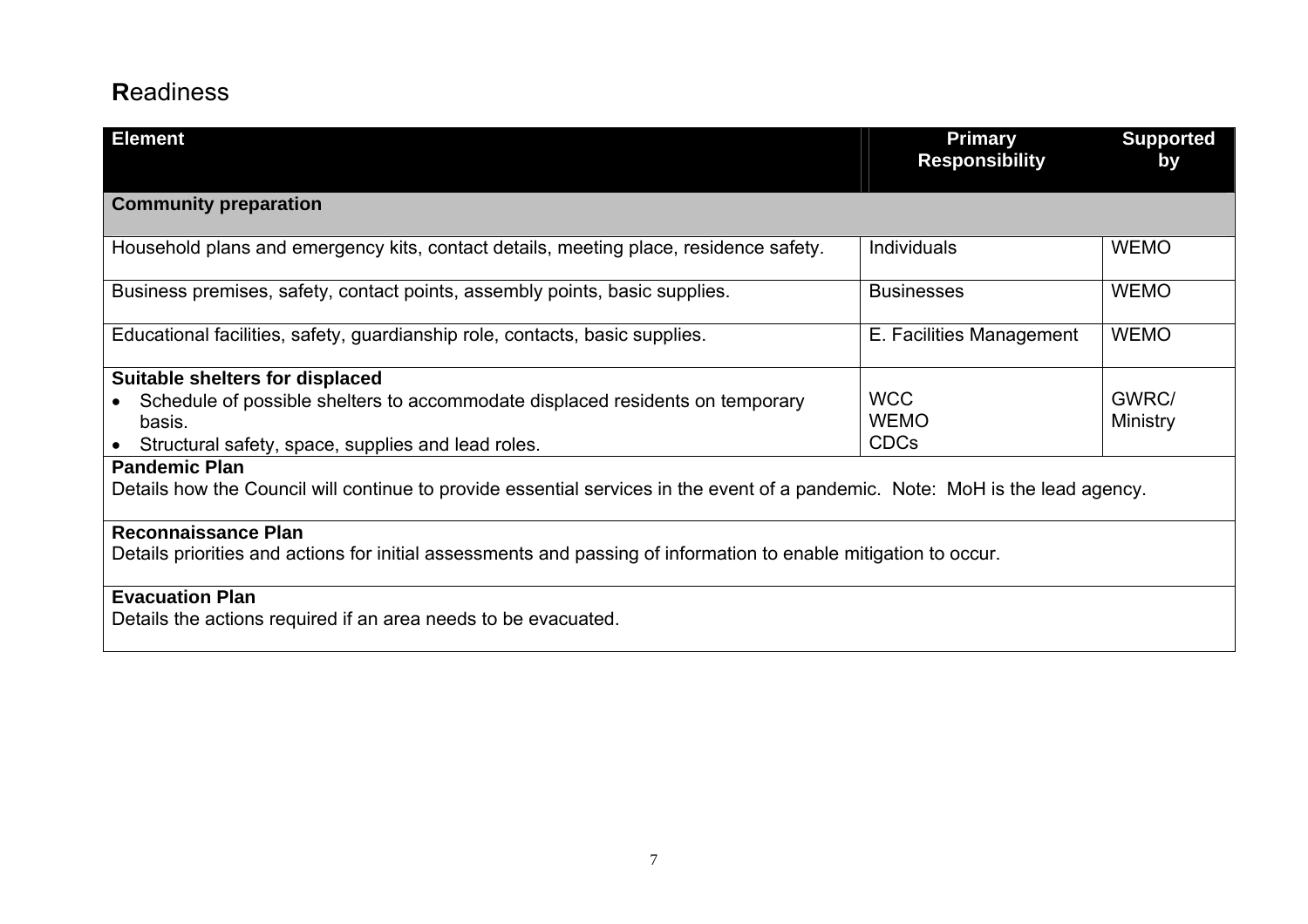| <b>WCC Service continuity planning</b>                                                                                                                                                                                                                                                                                                                                                           |                                                                                                                                                                                          | <b>Business Unit Managers</b>                                                                                                                                                                                                                                                                                                                                                        | <b>WEMO</b> |
|--------------------------------------------------------------------------------------------------------------------------------------------------------------------------------------------------------------------------------------------------------------------------------------------------------------------------------------------------------------------------------------------------|------------------------------------------------------------------------------------------------------------------------------------------------------------------------------------------|--------------------------------------------------------------------------------------------------------------------------------------------------------------------------------------------------------------------------------------------------------------------------------------------------------------------------------------------------------------------------------------|-------------|
| <b>Critical Business Units</b><br><b>CitiOps</b><br>$\bullet$<br><b>Parks and Gardens</b><br>Transport<br>Water/wastewater/stormwater<br>$\bullet$<br>Contact centre<br>Property<br>$\bullet$<br>Housing<br><b>Building Consents and Licensing</b><br>(includes building inspectors)<br>Finance<br>$\bullet$<br><b>External Communications</b><br><b>IT</b> services<br><b>Convention centre</b> | <b>Absolutely</b><br><b>POSITIVELY</b><br><b>Wellington</b><br><b>WELLINGTON CITY COUNCIL</b><br><b>PANDEMIC PLAN</b><br>FINAL DRAFT - August 2007<br>This plan is STRICTLY CONFIDENTIAL | All critical Units are required to have an up<br>to date business continuity plan detailing<br>how they will identify and prioritise their key<br>services in the event of a major<br>disruption/emergency.<br>The plan includes resources, actions,<br>contacts and rostering.<br>Key functions:<br>• Primary activities<br>Roles to all staff<br><b>Roster duties</b><br>$\bullet$ |             |
| Non critical services (list)<br><b>Strategy and Planning</b><br>$\bullet$<br>Resource consents<br>Procurement<br>$\bullet$<br><b>HR</b><br>Web centre<br><b>City Events</b><br><b>City Communities</b><br>City safety<br>Libraries<br><b>Publication and Design</b><br>Recreation<br>$\bullet$<br>Estimated staff available                                                                      | <b>Business Continuity Plan</b>                                                                                                                                                          | All non critical units are required to have an<br>emergency plan for their resources.<br>The plan calls for the allocation of non<br>necessary resources to Units of critical<br>services to assist administration and<br>rostering duties.<br>1500                                                                                                                                  |             |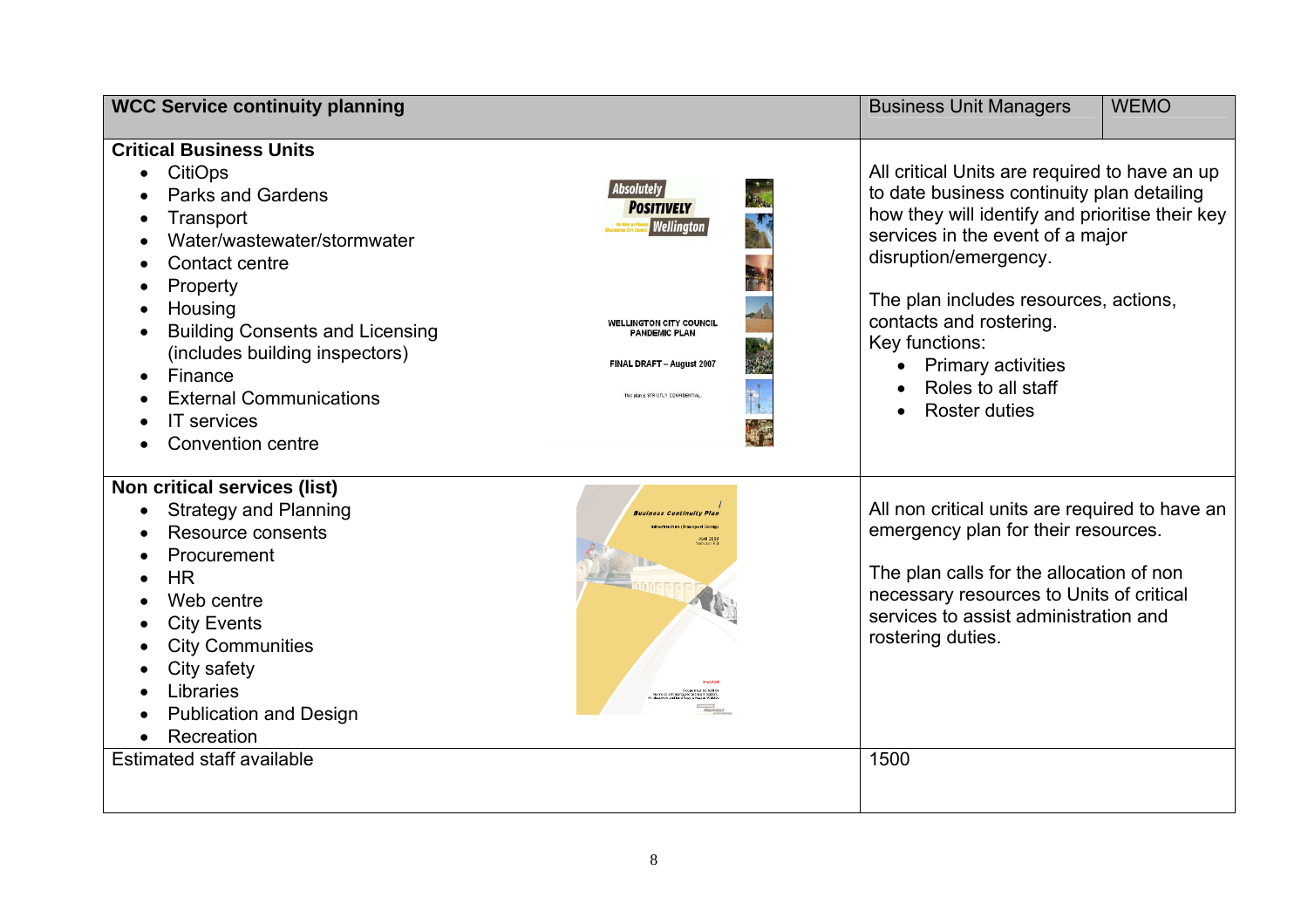| Plant and equipment availability                                       | <b>Excavators</b>                |
|------------------------------------------------------------------------|----------------------------------|
|                                                                        | <b>Dozers</b>                    |
|                                                                        | Loaders                          |
|                                                                        | <b>Trucks</b>                    |
|                                                                        | <b>Utilities</b>                 |
|                                                                        | Generators                       |
|                                                                        | Pumps                            |
|                                                                        | Light vehicles                   |
|                                                                        | Communications                   |
| Service providers (contractors in addition to Council's own resources) | <b>Lead Unit</b>                 |
| All contractually required to provide emergency services to WCC.       |                                  |
|                                                                        |                                  |
| Roading contracts                                                      | <b>Transport Unit</b>            |
|                                                                        |                                  |
| Drainage contracts                                                     | Capacity/Infrastructure          |
| Water contracts                                                        | Capacity/Infrastructure          |
|                                                                        |                                  |
| Waste management contracts                                             | <b>CitiOperations</b>            |
| <b>Tree Management contracts</b>                                       | <b>Parks and Gardens</b>         |
|                                                                        |                                  |
| <b>Facilities contracts</b>                                            | <b>Property Unit</b>             |
| <b>Enforcement contracts</b>                                           | Infrastructure                   |
|                                                                        |                                  |
| <b>Quarry contracts</b>                                                | Infrastructure                   |
| <b>Utilities services</b>                                              | Infrastructure                   |
|                                                                        |                                  |
| Special projects contracts                                             | <b>Project Management Office</b> |
| Estimated human resources at all times                                 | 400                              |
|                                                                        |                                  |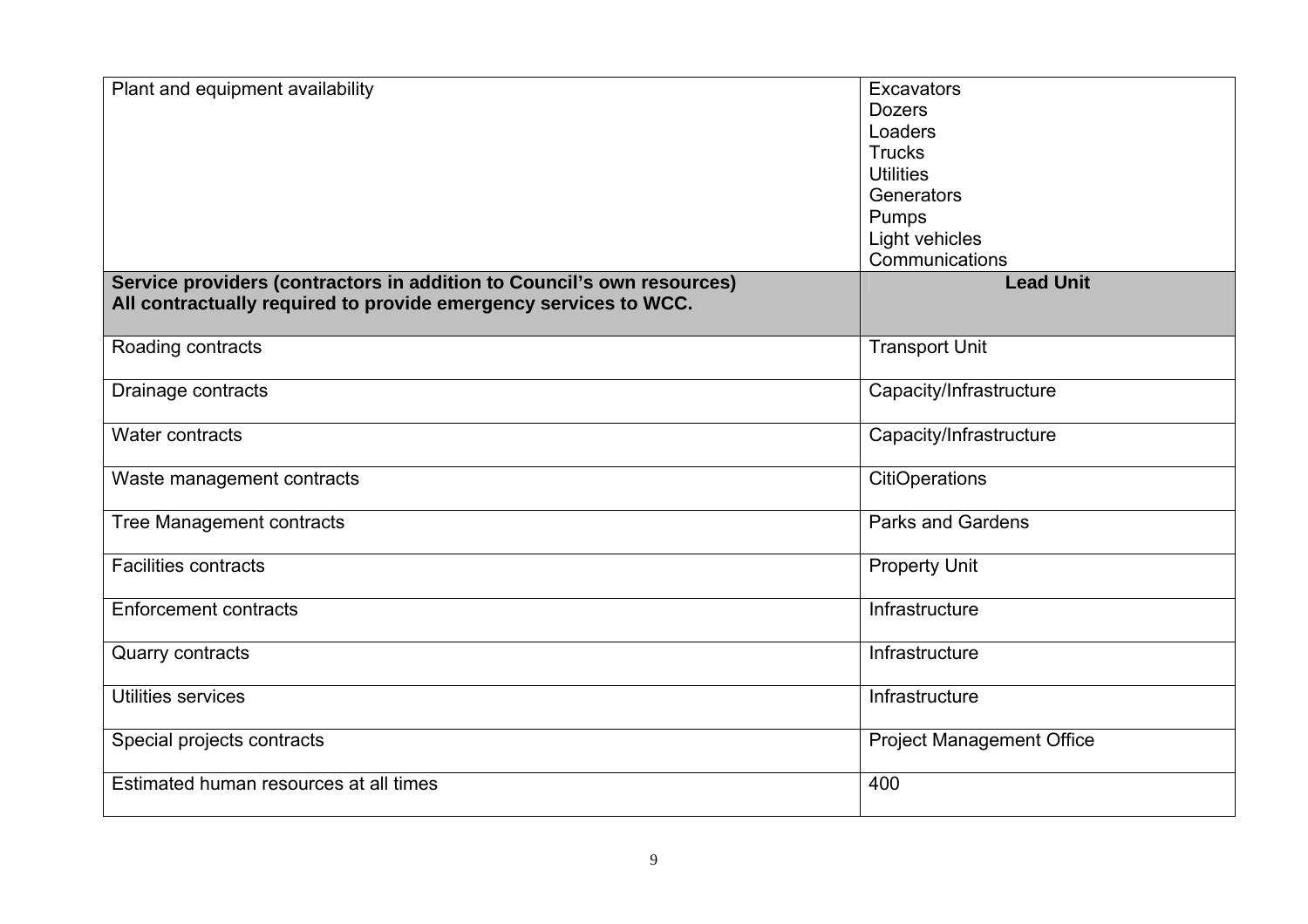| Plant and equipment availability                                                                                                                                                                                                                                                                                                                                                                                                                                                                                                                                                                                                                              | <b>Excavators</b><br><b>Dozers</b><br>Loaders<br><b>Trucks</b><br><b>Utilities</b><br>Generators<br>Pumps<br>Light vehicles<br>Communications<br>Trained and experienced staff |  |
|---------------------------------------------------------------------------------------------------------------------------------------------------------------------------------------------------------------------------------------------------------------------------------------------------------------------------------------------------------------------------------------------------------------------------------------------------------------------------------------------------------------------------------------------------------------------------------------------------------------------------------------------------------------|--------------------------------------------------------------------------------------------------------------------------------------------------------------------------------|--|
| <b>The Regional EM Group</b><br>Maintain network of EMOs.<br>Provide and monitor training of EMOs<br>Linking with the Ministry of CD.<br>Monitoring development of emergencies and impacts on geographical scale.                                                                                                                                                                                                                                                                                                                                                                                                                                             | Primary responsibility with the GWRC and<br>supported by regional EMOs as well as the<br>Ministry of CD.                                                                       |  |
| <b>MCDEM</b> (National level)<br>National monitoring of EM preparations.<br>Maintain regional network groups.<br>Linking with the government.<br>Monitoring/liaising with international events.<br>Initiating national level assistance to regions.                                                                                                                                                                                                                                                                                                                                                                                                           | Primary responsibility with the government<br>and supported by regional groups.                                                                                                |  |
| <b>Training Provision</b>                                                                                                                                                                                                                                                                                                                                                                                                                                                                                                                                                                                                                                     | <b>Lead responsibility</b><br><b>Supported</b><br>by                                                                                                                           |  |
| <b>WCC Units/staff</b><br>Crisis Management team (annual)<br><b>Wellington City Council</b><br>DR - simulations on systems<br>Crisis Management Team Roles<br>(annual)<br>April 2008<br><b>BCP</b> - Audits annual<br>$\bullet$<br>The colour of the border on each of the roles reflect<br>the coloured vest to be worn by that role/team<br>CIMS - Key staff (all levels attained)<br>In a response situation<br><b>Standard Operating Procedures</b><br>Rural fire fighting and urban search<br>(available at WEMO)<br>should be read in conjunction with these roles<br>and rescue<br>Last Updated 7 April 2008<br>Library staff (secondary role of radio | <b>WCC</b><br><b>WEMO</b>                                                                                                                                                      |  |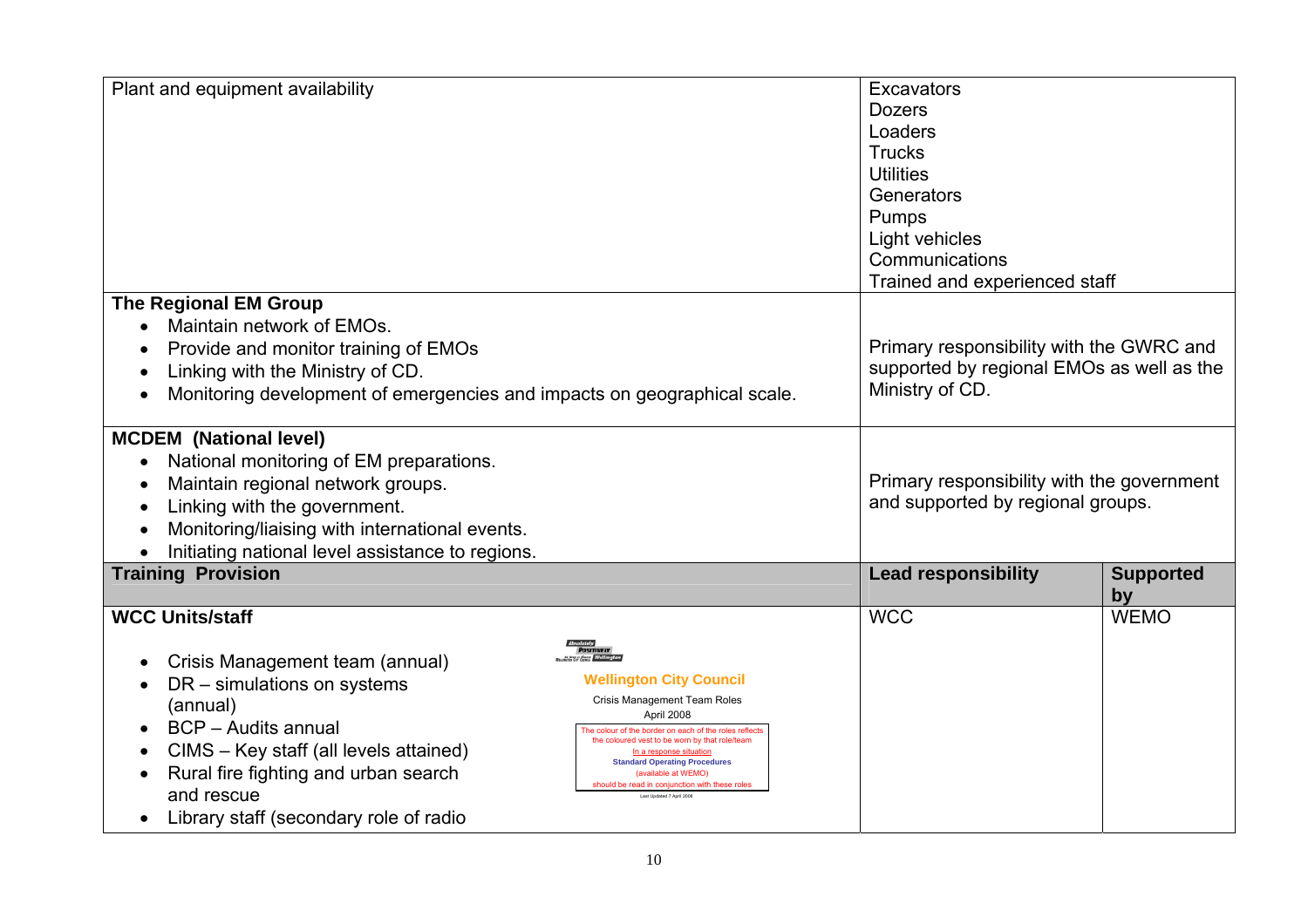| operators)                                              |                         |             |
|---------------------------------------------------------|-------------------------|-------------|
| CitiOperations (flood control)<br>$\bullet$             |                         |             |
|                                                         |                         |             |
| <b>Community Groups</b>                                 | <b>WEMO</b>             | GWRC/       |
|                                                         |                         | Ministry    |
| <b>CDC Volunteers</b>                                   |                         |             |
| Intelligence gathering<br>$\bullet$                     |                         |             |
| Information management/sorting                          |                         |             |
| Communications management                               |                         |             |
| First aid/basic medical                                 |                         |             |
| Community assistance/information                        |                         |             |
| <b>Community leadership</b>                             |                         |             |
|                                                         |                         |             |
| Other groups involved in readiness                      |                         |             |
| NGOs (food – shelter- clothing)<br>$\bullet$            | <b>NGOs</b>             | Government/ |
|                                                         |                         | <b>WCC</b>  |
| Medical centres (provisions)<br>$\bullet$               | <b>Health Boards</b>    | Government/ |
|                                                         |                         | <b>WCC</b>  |
| • Specialists (engineers – technical service providers) | <b>Consulting firms</b> | Government/ |
|                                                         |                         | <b>WCC</b>  |
| <b>Other Emergency Services</b>                         |                         |             |
| Police                                                  | Police                  | Government  |
|                                                         |                         |             |
| Fire                                                    | Fire                    | Government  |
| Health                                                  | <b>DHBs</b>             | Government  |
|                                                         |                         |             |
| Defence Force                                           | <b>MOD</b>              | Government  |
|                                                         |                         |             |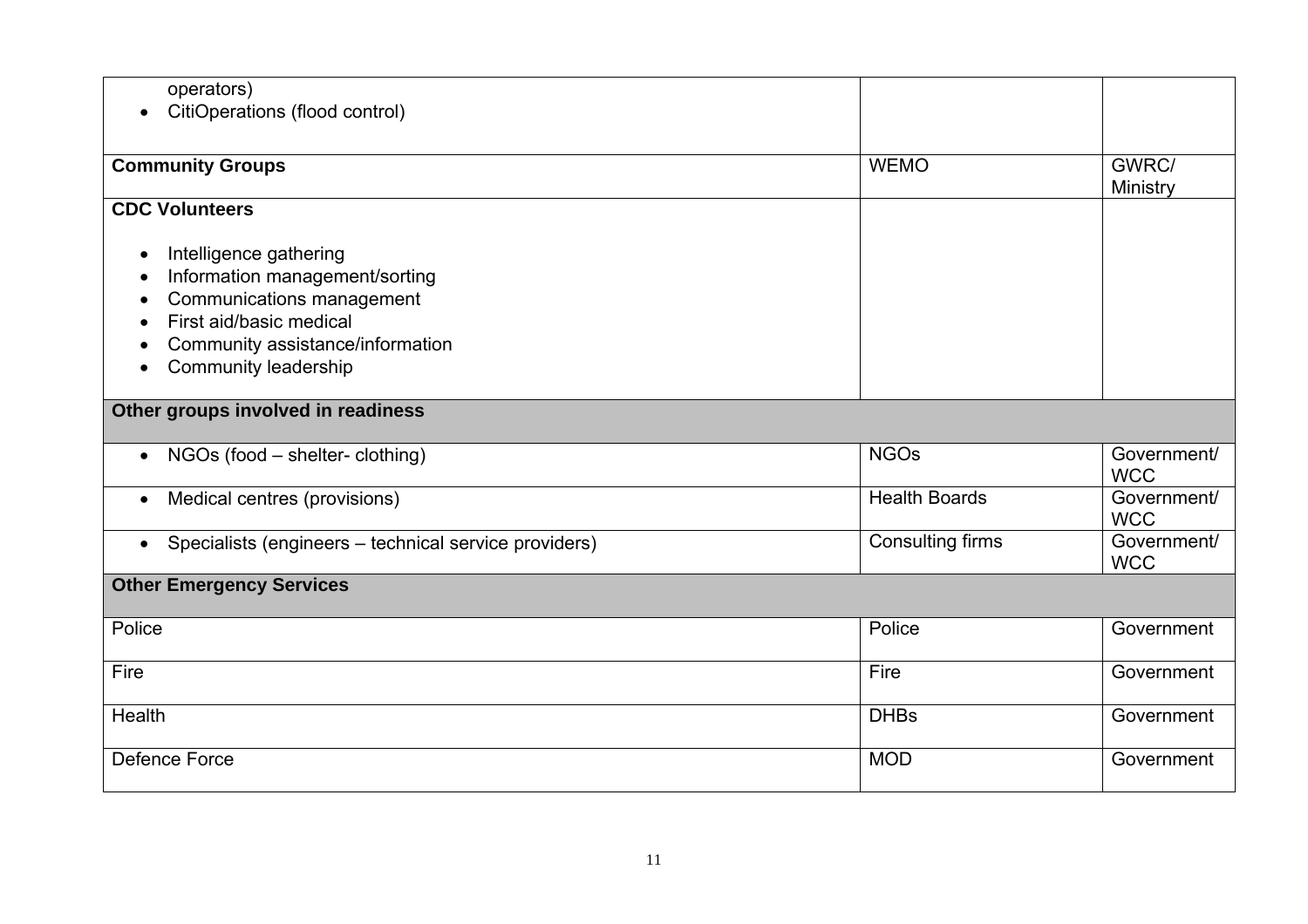## **R**esponse

| <b>Element</b>                                                                                                                                                                                                                                                                                                                                                                                                                                                                                                                                                                                                                                                                                                                                                                                                                                                                                                                                                                                                                                                                                                                                                                                                       | <b>Primary</b>                | <b>Supported</b>             |
|----------------------------------------------------------------------------------------------------------------------------------------------------------------------------------------------------------------------------------------------------------------------------------------------------------------------------------------------------------------------------------------------------------------------------------------------------------------------------------------------------------------------------------------------------------------------------------------------------------------------------------------------------------------------------------------------------------------------------------------------------------------------------------------------------------------------------------------------------------------------------------------------------------------------------------------------------------------------------------------------------------------------------------------------------------------------------------------------------------------------------------------------------------------------------------------------------------------------|-------------------------------|------------------------------|
|                                                                                                                                                                                                                                                                                                                                                                                                                                                                                                                                                                                                                                                                                                                                                                                                                                                                                                                                                                                                                                                                                                                                                                                                                      | <b>Responsibility</b>         | by                           |
| <b>Emergency declaration</b><br>In an event situation whereby the Council together with other emergency services cannot<br>restore city functionality within reasonably normal operating timeframes, a Civil Defence<br>Emergency is declared to enable mobilisation of all available resources and to suspend routine<br>activities.<br>A declaration requires elected members to activate at the recommendation of the assigned<br>controller.                                                                                                                                                                                                                                                                                                                                                                                                                                                                                                                                                                                                                                                                                                                                                                     | Elected<br>members<br>(Mayor) | Controller<br>and CMT.       |
| <b>Crisis Team mobilisation</b><br>Following an emergency declaration, command and control is passed onto the assigned<br>controller.<br>The members of the CMT perform functions required to assist the controller to manage the<br>emergency event. The CMT operates under the framework of CIMS (Coordinated Incident<br>Management System). The CMT is located at the WEMO facility with the controller.<br>Appropriate operational staff from the Council's critical Units are also relocated to WEMO<br>facilities where they act as conduits of instructions between the controller, CMT and field staff<br>who direct on site operations.<br>In parallel, appropriate staff from other emergency services and utilities, are also based at<br>WEMO whereby they liaise with the CMT and their field staff.<br>Staff from non-critical units are assigned support duties at WEMO on communications,<br>mapping, minutes of meetings, note taking, records and general administration duties required<br>to support all critical priorities ficused on the emergency event.<br>Depending on the nature and scale of emergency event, schedules of resource rostering are<br>drafted to enable 24/7 operations. | Controller                    | CMT and<br>other<br>services |
| Emergency scale assessment (depending on type of event key high level priority actions are)                                                                                                                                                                                                                                                                                                                                                                                                                                                                                                                                                                                                                                                                                                                                                                                                                                                                                                                                                                                                                                                                                                                          |                               |                              |
| Physical (quake / storm / fire) – key objectives;<br>Impact evaluation, effects, scale, risks.<br>Life preservation options (short term search & rescue / specialised need)<br>Potential for safety zones.<br>Need to evacuation of at risk persons.                                                                                                                                                                                                                                                                                                                                                                                                                                                                                                                                                                                                                                                                                                                                                                                                                                                                                                                                                                 |                               |                              |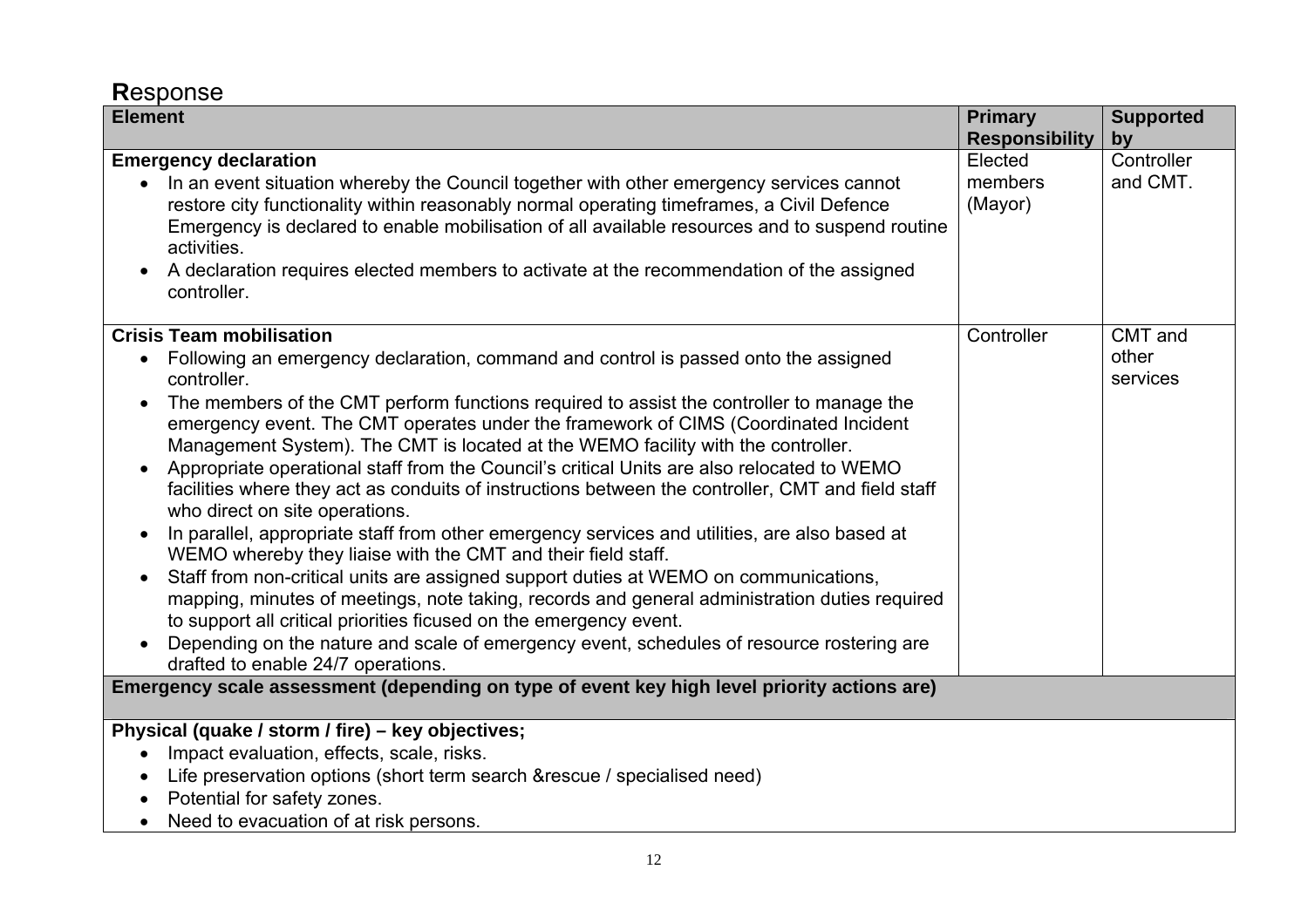| Focus on clearance of priority corridors (ports/hospitals)<br>$\bullet$                             |                          |
|-----------------------------------------------------------------------------------------------------|--------------------------|
| Design of containment actions.                                                                      |                          |
| Life support options (water, food, medical supplies, clothing, shelter)                             |                          |
|                                                                                                     |                          |
| Pandemic (escalation status / procedures)                                                           |                          |
| Response to a pandemic is based on the NZ Ministry of Health alert levels. These are stratified as; |                          |
| <b>Trigger</b>                                                                                      | <b>Alert Level</b>       |
| Interpandemic period as defined by WHO.                                                             | <b>WHITE</b>             |
|                                                                                                     |                          |
| No new influenza virus subtypes have been detected in humans, however a circulating animal          |                          |
| influenza virus subtype poses a substantial risk of human disease.                                  |                          |
|                                                                                                     |                          |
| Human infection(s) with a new subtype but no human to human spread or at most rare instances of     | <b>YELLOW (Stand-by)</b> |
| spread close to contact.                                                                            |                          |
|                                                                                                     |                          |
| Human to human transmission overseas, or very high suspicion of human to human transmission         | <b>RED</b>               |
| overseas, or Australia and/or Singapore close borders.                                              |                          |
|                                                                                                     |                          |
| Human pandemic strain case(s) found in New Zealand.                                                 |                          |
| Multiple (more than 10) clusters at separate locations or clusters spreading out of control.        |                          |
| Population protected by vaccination or pandemic abated in New Zealand.                              | <b>GREEN</b>             |
|                                                                                                     |                          |
| <b>World Health Organisation ALERT LEVELS</b>                                                       |                          |
|                                                                                                     |                          |
| Low risk of human cases                                                                             | 1                        |
|                                                                                                     |                          |
| Higher risk of human cases                                                                          | $\overline{2}$           |
|                                                                                                     |                          |
| No or very limited human to human transmission                                                      | $\mathbf{3}$             |
| Evidence of increased human to human transmission                                                   |                          |
|                                                                                                     | $\overline{\mathbf{4}}$  |
|                                                                                                     |                          |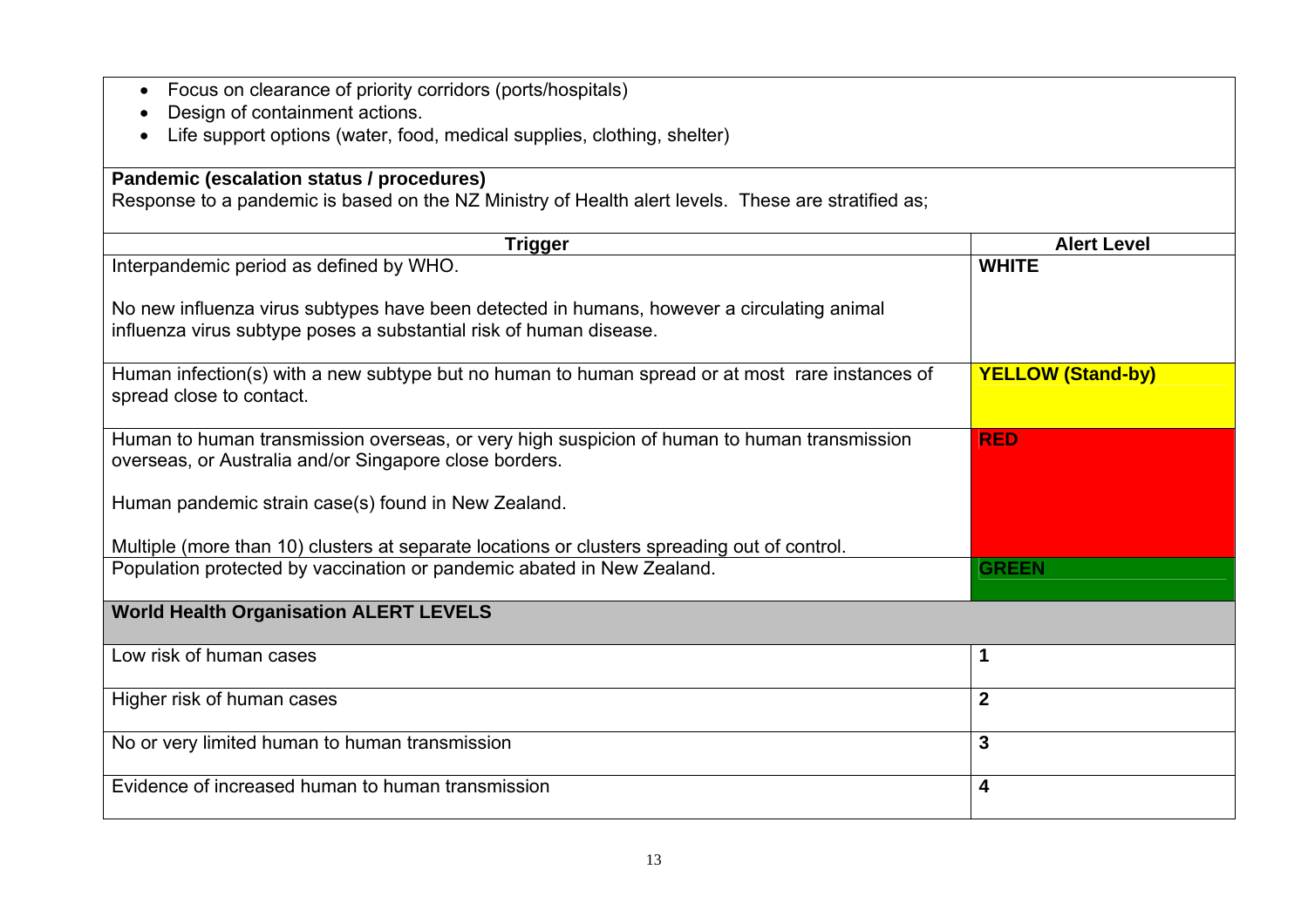| Evidence of significant human to human transmission                                                                                                                                                                                                                                                                                                                                                                                                                                                                                                                                                                                                                   | 5 |
|-----------------------------------------------------------------------------------------------------------------------------------------------------------------------------------------------------------------------------------------------------------------------------------------------------------------------------------------------------------------------------------------------------------------------------------------------------------------------------------------------------------------------------------------------------------------------------------------------------------------------------------------------------------------------|---|
| Efficient and sustained human to human transmission                                                                                                                                                                                                                                                                                                                                                                                                                                                                                                                                                                                                                   | 6 |
| <b>Yellow Alert</b>                                                                                                                                                                                                                                                                                                                                                                                                                                                                                                                                                                                                                                                   |   |
| • Activate CMT and appropriate BU managers.<br>Gather information on business impact and confirm critical services to be continued.<br>Develop key messages for staff and residents.<br>Identify staff required for critical processes and services.<br>• Contact critical ventors and confirm ability to continue to provide services.<br><b>Controller report to CEO and Council.</b><br>$\bullet$<br>Ensure CMT can operate from remote locations to support isolation if RED alert activated.<br>Identify skeleton staff required for WEMO and ensure provisions are available.<br>Identify facilities and vehicles to support CDEM response.<br><b>Red Alert</b> |   |
|                                                                                                                                                                                                                                                                                                                                                                                                                                                                                                                                                                                                                                                                       |   |

- CMT operate from homes through conference calling. Skeleton staff remain at WEMO to support CDEM response.
- Advise staff not required for critical services to remain home until further notice.
- Develop and deliver messages to community in conjunction with the MOH.
- Controller report to CEO and councillors.
- Continue to monitor status through MOH until status level changes.

### **Green Alert**

- CMT to meet at WEMO.
- Assess overall impact.
- Determine return to normal operations process.
- Develop and deliver key messages to staff and community in conjunction with MOH.
- Controller reports to CEO and Council.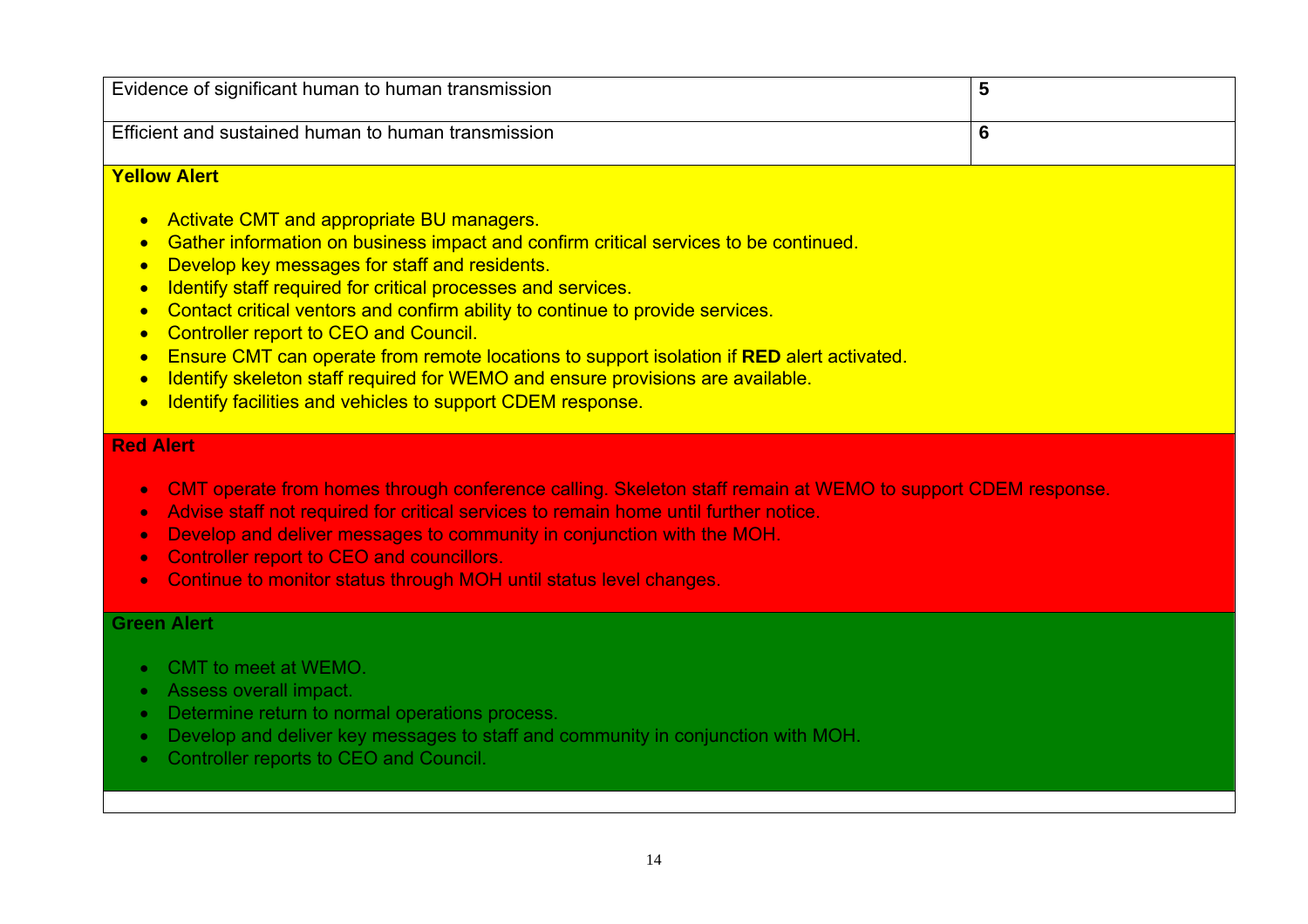### **Note: Escalation status (local / regional / national)**

Where the developing situation requires resources and expertise not available locally or where the timeframe for managing the emergency is too long for locally available resources assistance status is requested from the regional group and then the national level.

| <b>Actions prioritisation</b>                                                                                  | <b>Lead Agency</b>                                    | <b>Supported by</b>                   |
|----------------------------------------------------------------------------------------------------------------|-------------------------------------------------------|---------------------------------------|
| Life preservation (Access clearance to medical centres and to enable evacuations)                              | Infrastructure                                        | Police                                |
| Rescue trapped persons (local communities immediate 97% / Others – expert teams<br>from region and nationally) | Community<br><b>Fire Service</b><br>Search and Rescue | Police<br>Infrastructure              |
| Water (network status evaluation/security/distribution)                                                        | Infrastructure                                        | Police                                |
| Food (security/distribution)                                                                                   | <b>WCC</b><br><b>NGOs</b><br>Welfare                  | Infrastructure<br>Police<br>Community |
| <b>Works prioritisation</b>                                                                                    |                                                       |                                       |
| Access security (main arterials routes)<br>$\bullet$                                                           | Infrastructure                                        | Police                                |
| Water supply (mains/reservoirs/distribution)                                                                   | Infrastructure                                        |                                       |
| Make safe (dangerous facilities)<br>$\bullet$                                                                  | <b>Building Inspectors</b>                            | <b>Specialists</b>                    |
| Make safe utilities (cables/gas)                                                                               | <b>Utilities</b>                                      | Fire                                  |
| Fire fighting                                                                                                  | <b>Fire Service</b>                                   | <b>Volunteers</b>                     |
| Surveillance and assessment of damage<br>$\bullet$                                                             | Infrastructure<br><b>Specialists</b><br>Community     |                                       |
| <b>Logistics</b>                                                                                               |                                                       |                                       |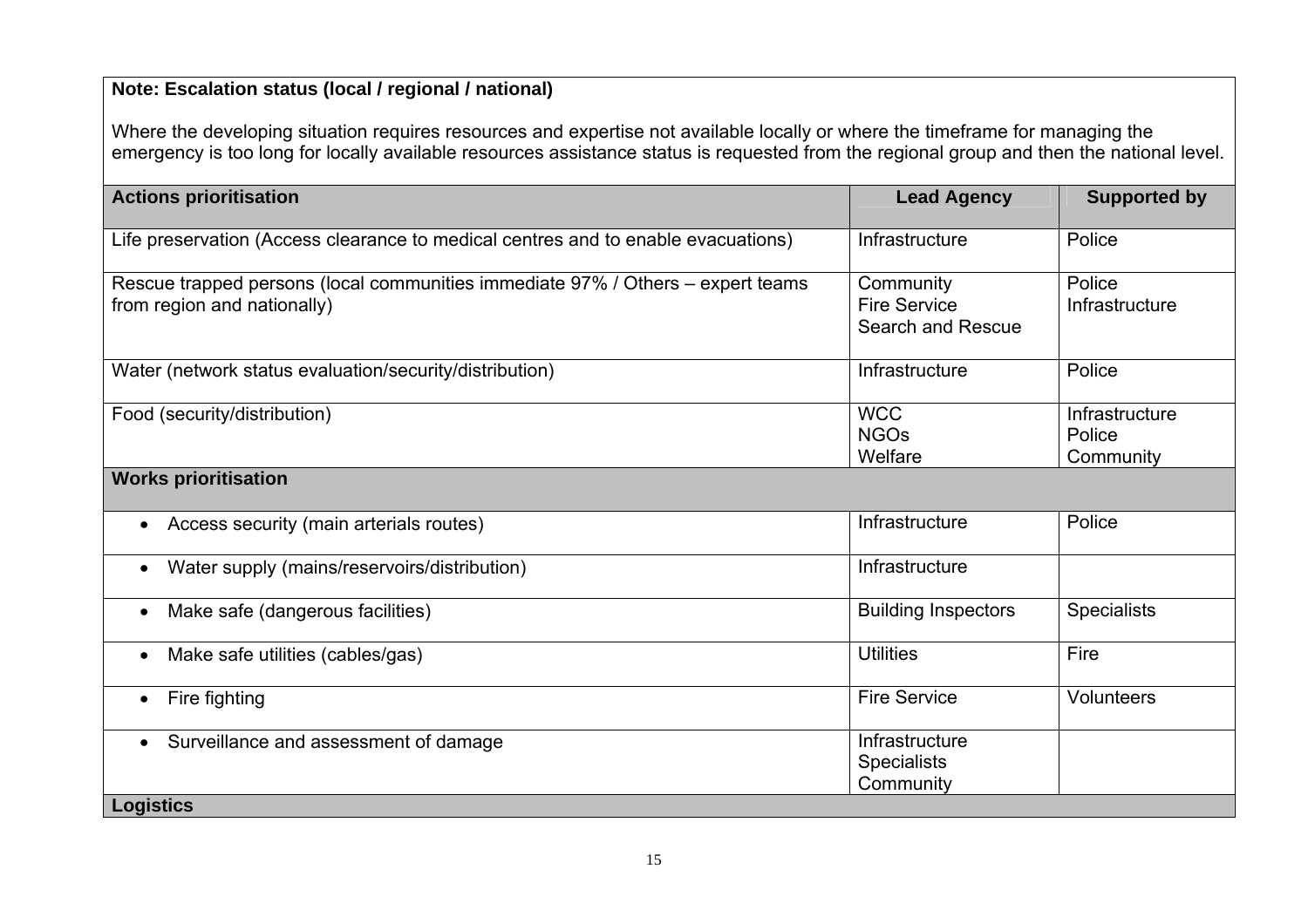Resource Utilisation – Address key areas in order of priority only.

EMO – staffing levels required to maintain operational continuity.

Critical functions – personnel required to provide critical functions.

Rosters to enable 24/7 – utilise all available non critical units staff.

Equipment – allocation of local equipment and assessment of needs for additional items.

## **R**ecovery

| <b>Element</b>                                                                                                           | <b>Primary</b>        | <b>Supported by</b> |
|--------------------------------------------------------------------------------------------------------------------------|-----------------------|---------------------|
|                                                                                                                          | <b>Responsibility</b> |                     |
| Co-ordinates and manage recovery of facilities, infrastructure, economic and social welfare after an<br>emergency/crisis |                       |                     |
| Accounts for expenditure for recovery in line with CDEM Act requirements                                                 |                       |                     |
| Completes reporting, internally and externally (eg Group, National)                                                      |                       |                     |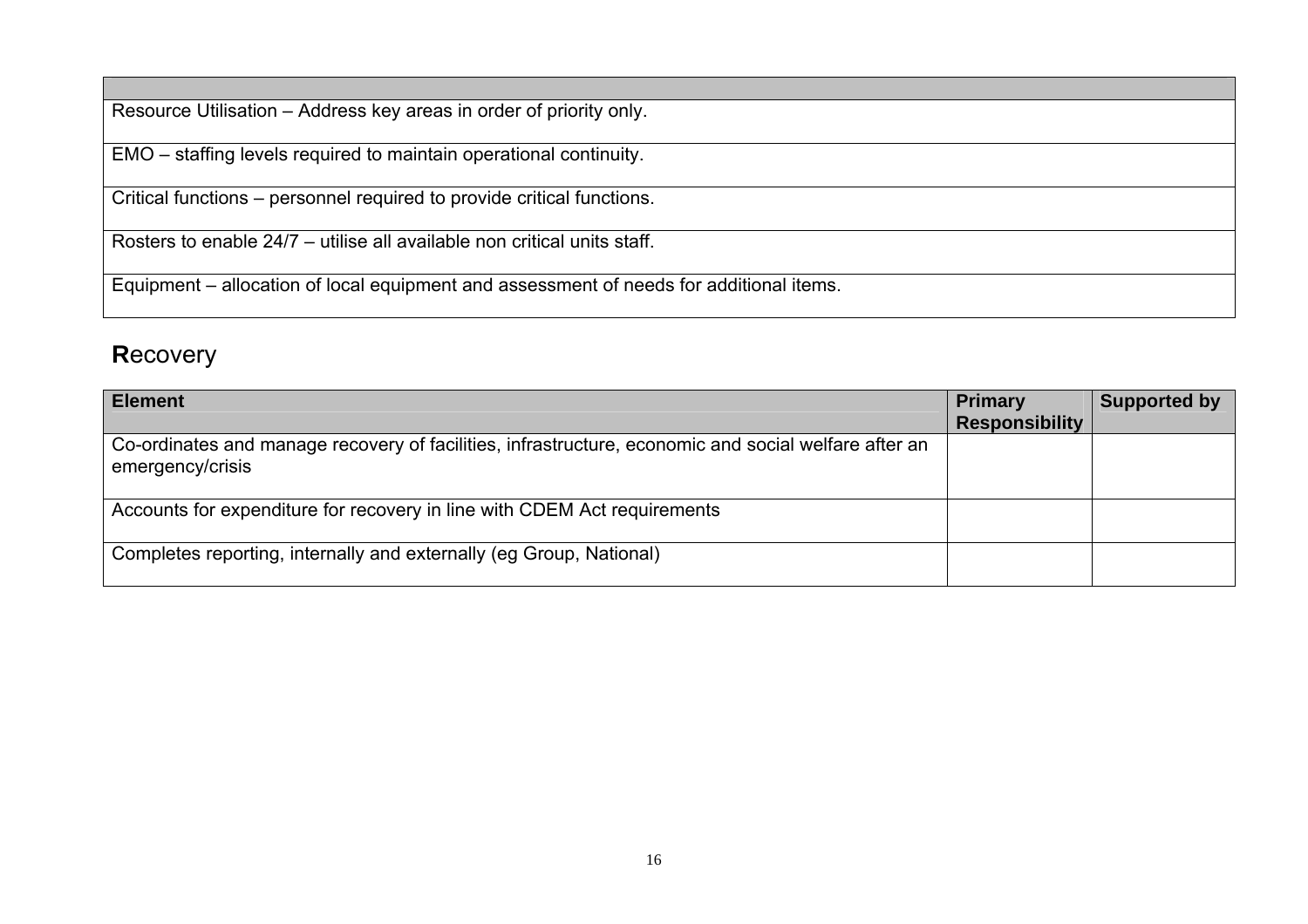## **WEMO ROLES / FUNCTIONS**

To enable the appropriate deployment of the Council's emergency management plan the WEMO has distinct responsibilities and these are primarily focused on the following elements:

| <b>Element</b>                                                                                                                                                                                                  | <b>Primary</b><br><b>Responsibility</b>                | <b>Supported by</b>                       |
|-----------------------------------------------------------------------------------------------------------------------------------------------------------------------------------------------------------------|--------------------------------------------------------|-------------------------------------------|
| Maintenance of EMO at operational readiness at all times.                                                                                                                                                       | Manager                                                | <b>Property Unit</b>                      |
| Oversee communications networks functionality                                                                                                                                                                   | Manager                                                | <b>KS</b>                                 |
| Management of logistics support networks<br>Supplies (food, medicine, clothing, water)<br>Equipment (light and heavy)<br><b>Specialist resources</b>                                                            | <b>Advisors</b>                                        | <b>WCC Units</b>                          |
| Management of relationships and connections with other EM Authorities.<br>Monitoring national and international issues<br>$\bullet$<br>Exchange of information and knowledge<br>Practising escalation scenarios | Manager/Advisors                                       | <b>Regional Group</b>                     |
| Identification of suitable facilities for shelter/operations/storage                                                                                                                                            | Manager/Advisors                                       | <b>WCC units</b><br><b>Regional Group</b> |
| Community education/preparation                                                                                                                                                                                 | Manager/Advisors                                       | <b>WCC</b> marketing<br>& Comms Team.     |
| Community training facilitation<br>Information gathering and transmission<br>Operation of communications equipment<br><b>First Aid</b><br>Networking                                                            | Manager/Advisors                                       | <b>Regional Group</b>                     |
| Emergency scenarios planning<br>Local<br><b>Dispersed</b><br>Quake                                                                                                                                              | Controller<br>Manager<br><b>Advisors</b><br><b>CMT</b> | <b>Regional Group</b><br><b>MCDE</b>      |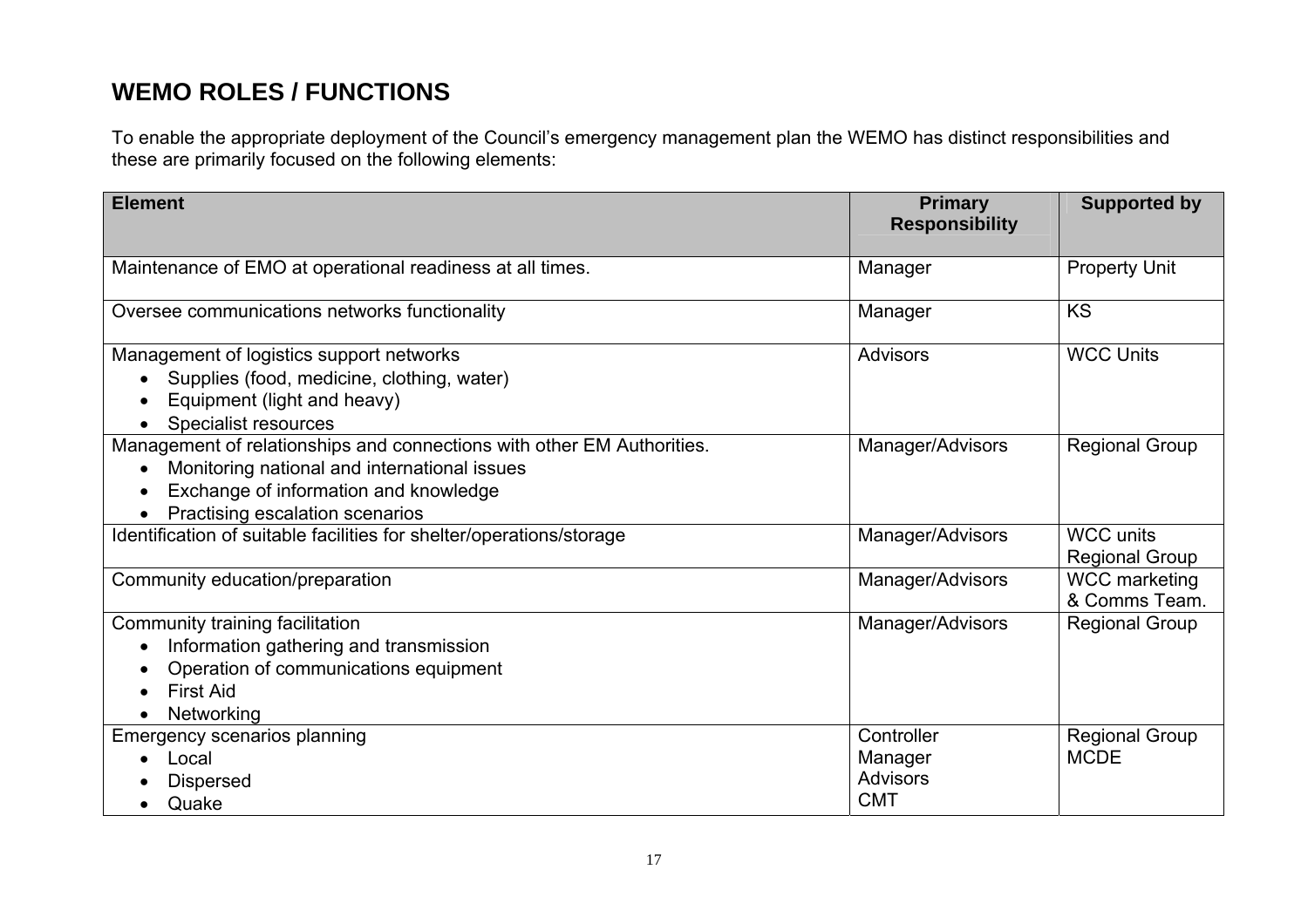| Fire                                                |                 |                       |
|-----------------------------------------------------|-----------------|-----------------------|
| Flood                                               |                 |                       |
| <b>Storm</b>                                        |                 |                       |
| Pandemic                                            |                 |                       |
| Terrorism                                           |                 |                       |
| Financial                                           |                 |                       |
|                                                     |                 |                       |
| Training facilitation for WCC staff and contractors | Controller      | <b>Regional Group</b> |
| CIMS (all levels)                                   | Manager         |                       |
| Controllers/Operations/Welfare etc<br>$\bullet$     | <b>Advisors</b> |                       |
| Rostering schedules (criticality based)             |                 |                       |
| Auditing of Business Continuity Planning by WCC     | Controller      | <b>WCC MB</b>         |
|                                                     | Manager         |                       |
|                                                     | <b>Advisors</b> |                       |
| Organising simulation exercises at different levels | Controller      | <b>CMT</b>            |
| Whole city (Community/agencies/WCC)                 | Manager         |                       |
| Whole of WCC                                        | <b>Advisors</b> |                       |
| Specific functions of WCC                           |                 |                       |
| <b>Specific Units of WCC</b>                        |                 |                       |
| Rural Fire fighting                                 | Manager         | <b>Fire Service</b>   |
| Volunteer draft                                     | <b>Advisors</b> |                       |
| Training                                            |                 |                       |
| Equipment provision                                 |                 |                       |
| Resource rostering                                  |                 |                       |
| Relationship with Fire Service management           |                 |                       |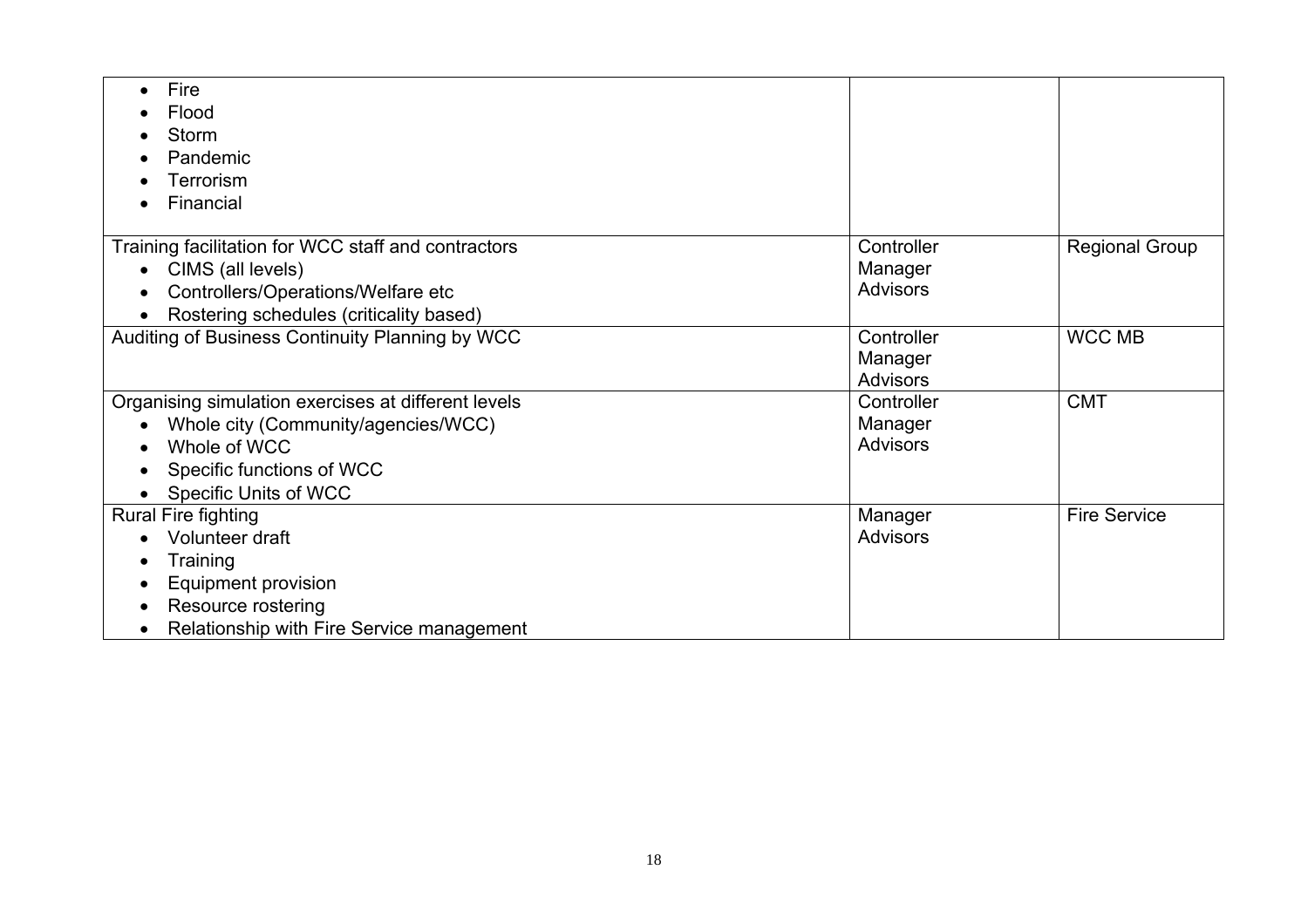## **WEMO SKILLS / RESOURCES / FUNDING**

To enable WEMO to discharge their responsibilities and functions above the following resources and skills are required:

| <b>Positions</b>             | <b>Skills/Competencies</b>                                                                                                                                                   |  |  |  |  |  |
|------------------------------|------------------------------------------------------------------------------------------------------------------------------------------------------------------------------|--|--|--|--|--|
| Manager (1)                  | (full role description is attached)                                                                                                                                          |  |  |  |  |  |
| <b>Advisors Roles</b><br>(3) | Provide guidance, leadership, support and resources to Civil Defence Centres to enable CDCs to operate in<br>$\bullet$<br>a way that is integrated and interoperable.        |  |  |  |  |  |
|                              | Proactively and systematically provide advice to businesses, schools, community groups, residents<br>$\bullet$<br>associations, Community Boards and others on CDEM matters. |  |  |  |  |  |
|                              | Undertake provision of training for volunteers, Council staff and contractors.<br>$\bullet$                                                                                  |  |  |  |  |  |
|                              | Maintain a detailed knowledge of the WEMO building and be capable of running it in an emergency.<br>$\bullet$                                                                |  |  |  |  |  |
|                              | Be conversant with the radio telephone network and be capable of basic network operation and training.<br>$\bullet$                                                          |  |  |  |  |  |
|                              | Be capable of carrying out CIMS roles.<br>$\bullet$                                                                                                                          |  |  |  |  |  |
|                              | Build and maintain key relationships with emergency services so that key personnel have a common<br>$\bullet$<br>understanding of tasks, operating principles and plans.     |  |  |  |  |  |
|                              | Build and maintain working relationships with other TLAs, NZTA and CCDHB so that there is a common<br>$\bullet$<br>understanding of operating principles and plans.          |  |  |  |  |  |
|                              | Undertake detailed planning and engagement in areas where special hazards exist, such as the CBD,<br>$\bullet$<br>South Coast and Eastern Suburbs.                           |  |  |  |  |  |
|                              | Input and advice for operational plans, policies and procedures.<br>$\bullet$                                                                                                |  |  |  |  |  |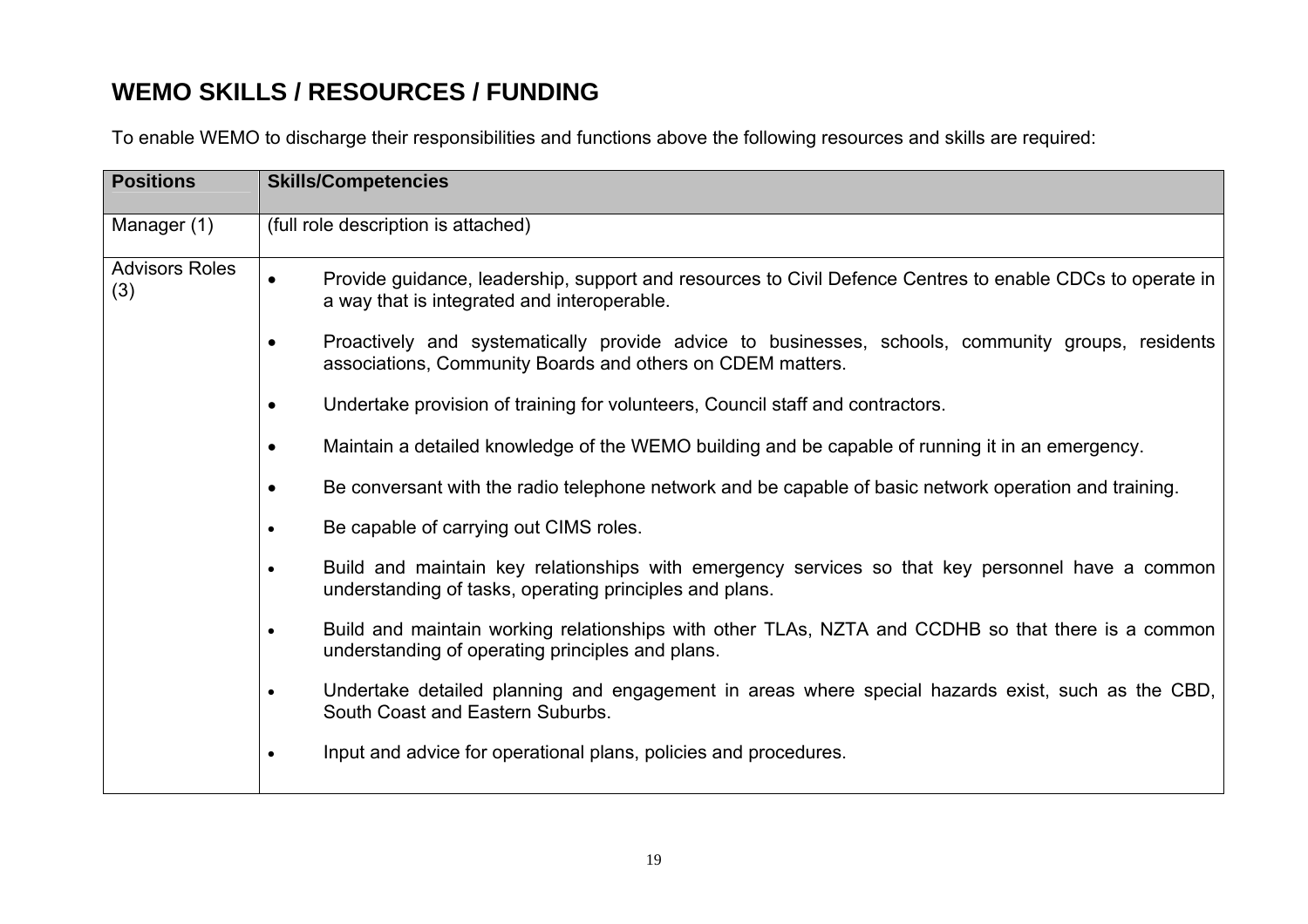| Fire Officer (1)             | Recruit, train, exercise and lead the Rural Fire Force.<br>$\bullet$                                          |                       |  |  |  |  |
|------------------------------|---------------------------------------------------------------------------------------------------------------|-----------------------|--|--|--|--|
|                              | Manage Fire Permits and, with BCLS, enforce the fire bylaw.<br>$\bullet$                                      |                       |  |  |  |  |
|                              | Ensure that the Council meets all obligations with respect to rural firefighting.<br>$\bullet$                |                       |  |  |  |  |
|                              | Provide firefighting advice to the Council.<br>$\bullet$                                                      |                       |  |  |  |  |
|                              | Investigate & report on rural fires and, make necessary arrangements with Finance to recover any costs.       |                       |  |  |  |  |
|                              | Manage the WCC Fire Plan.<br>$\bullet$                                                                        |                       |  |  |  |  |
|                              | Lead the Council's relationship with NZFS.<br>$\bullet$                                                       |                       |  |  |  |  |
|                              | Engage with rural residents to mitigate and educate on fire hazards.<br>$\bullet$                             |                       |  |  |  |  |
|                              | Maintain a detailed knowledge of the WEMO building and be capable of running it in an emergency.<br>$\bullet$ |                       |  |  |  |  |
|                              | Capable of carrying out CIMS roles.                                                                           |                       |  |  |  |  |
| <b>Facilities</b>            | <b>WEMO Building</b>                                                                                          | Property              |  |  |  |  |
| Communications               | IT/Phones/Radios/Satellite comms                                                                              | <b>KS</b>             |  |  |  |  |
| Marketing                    | Information/printing/media/web site/education aids                                                            | <b>WCC</b>            |  |  |  |  |
| Fleet                        | All terrain vehicles/Normal light fleet                                                                       | <b>FMU</b>            |  |  |  |  |
| Administration<br>Support    | Recruiting, purchasing, publications                                                                          | <b>CitiOperations</b> |  |  |  |  |
| Funding covers:<br>Personnel |                                                                                                               | \$1,700,000 per annum |  |  |  |  |
| Contractors<br>Equipment     |                                                                                                               |                       |  |  |  |  |
| Support services             |                                                                                                               |                       |  |  |  |  |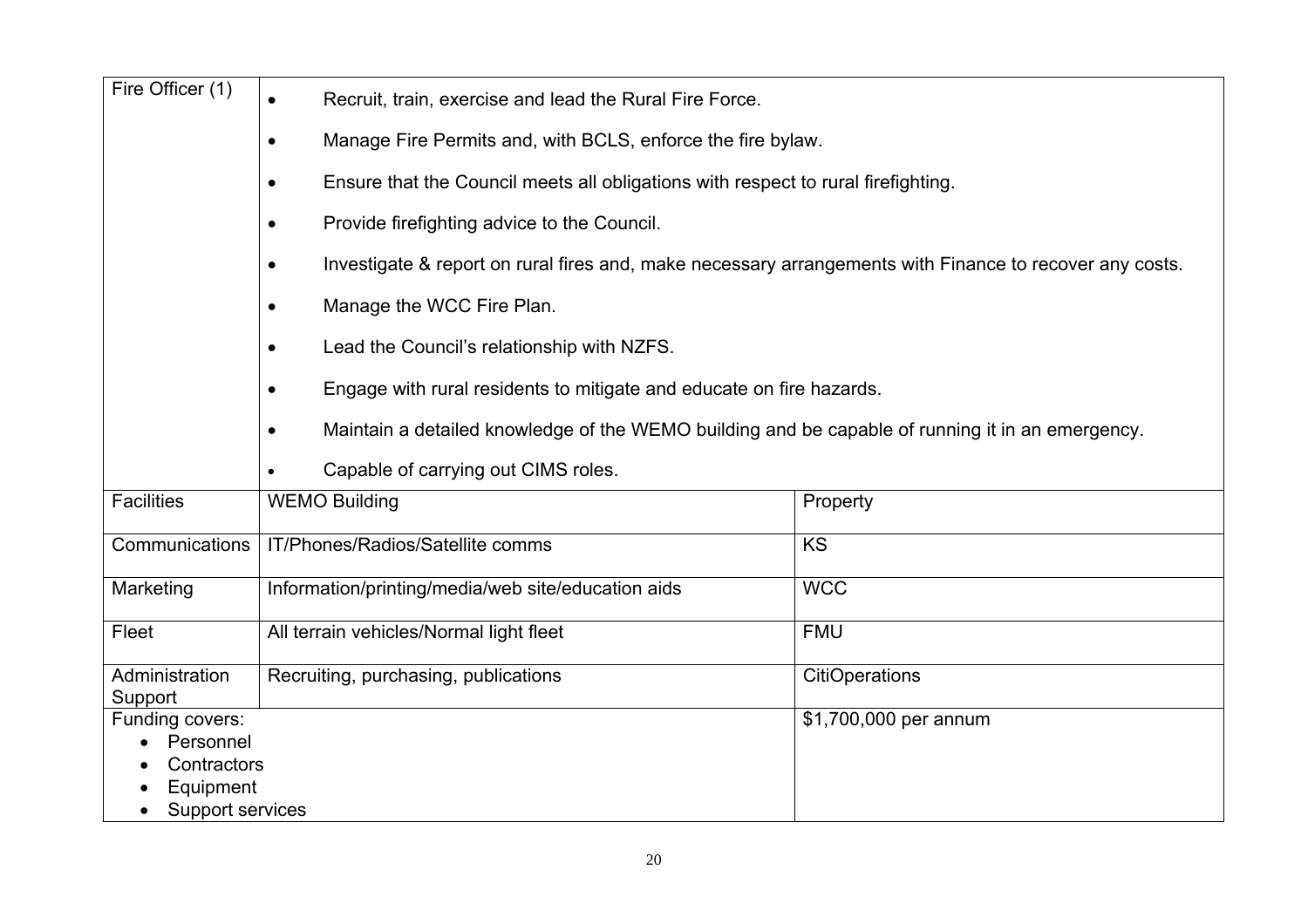### **Specific questions asked:**

Are adequate civil defence preparations in place to deal with a catastrophic earthquake?

Yes (qualified). The response is qualified because the truth is we will never know until we have a catastrophic earthquake. And 'adequate' can be debated. Currently there are significant investments in resilient infrastructure, however it is acknowledged that more work with volunteer communities is required to build resilience. We can always do better.

Are adequate civil defence preparations in place to deal with a pandemic?

Yes (qualified). Please note: the Ministry of Health is the lead agency for pandemic planning. The Council's pandemic plan focuses on maintaining critical services and responding to requests from the Ministry of Health. It is acknowledged that the role of volunteers is unclear and that requires further work and consultation.

The Council's Pandemic Plan is available from WEMO on request.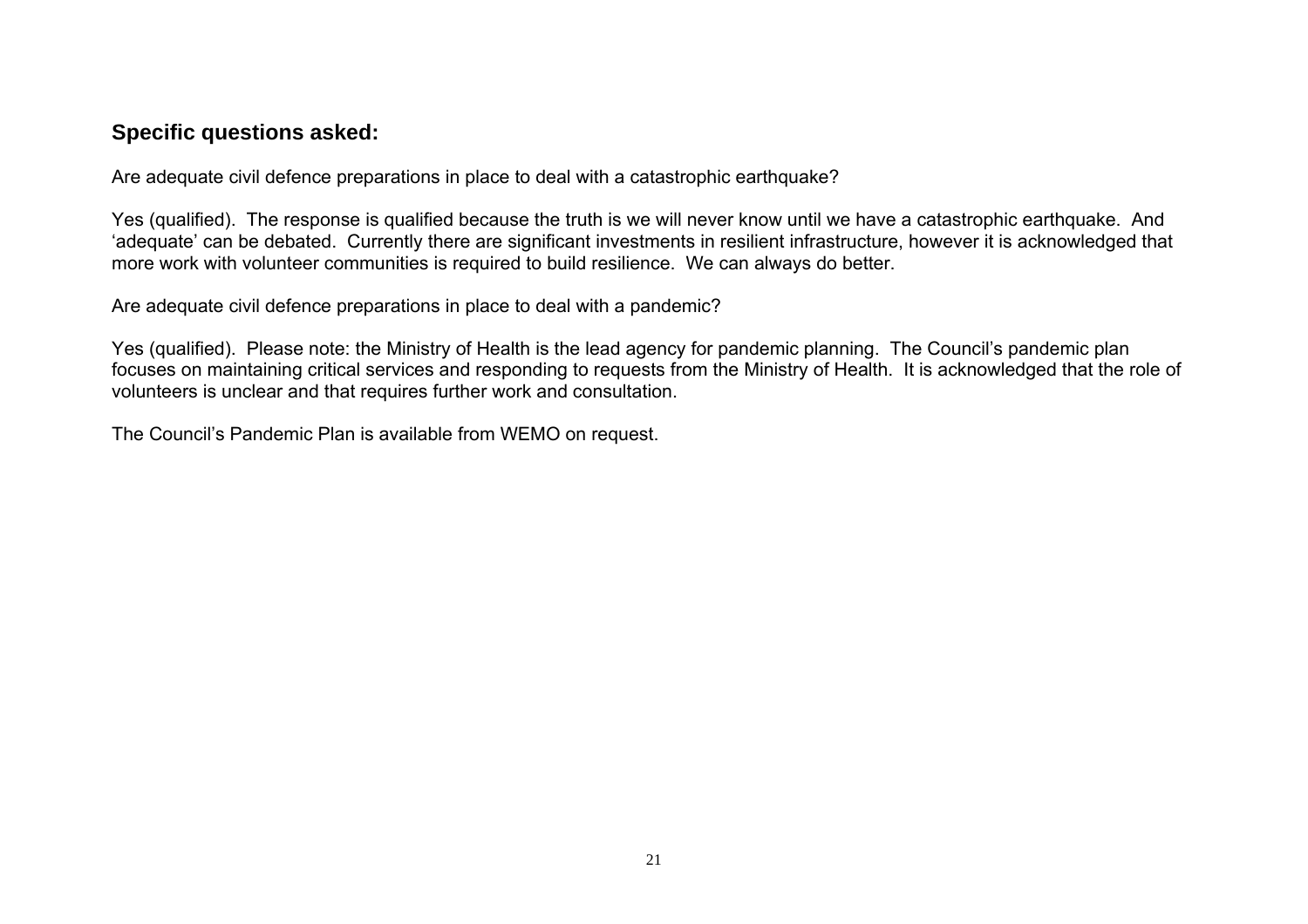



### **April 2009**

|                                | <b>Manager, Emergency Preparedness</b>                                                                                                                                                                                                                                                                                              |
|--------------------------------|-------------------------------------------------------------------------------------------------------------------------------------------------------------------------------------------------------------------------------------------------------------------------------------------------------------------------------------|
| <b>Role Title:</b>             | <b>Wellington Emergency Management Office</b>                                                                                                                                                                                                                                                                                       |
|                                |                                                                                                                                                                                                                                                                                                                                     |
| <b>Wellington City Council</b> | Wellington City Council's goal for the city is quality of life, growth and<br>prosperity.                                                                                                                                                                                                                                           |
|                                | Wellington has identified its global competitive advantage is its<br>creativity. We articulate this in our city vision - Creative Wellington,<br><b>Innovation Capital.</b>                                                                                                                                                         |
|                                | Our foundation values are:                                                                                                                                                                                                                                                                                                          |
|                                | Aim High<br>$\bullet$                                                                                                                                                                                                                                                                                                               |
|                                | Act with Integrity and Respect.                                                                                                                                                                                                                                                                                                     |
|                                | Deliver What's Right                                                                                                                                                                                                                                                                                                                |
|                                | <b>Encourage Fresh Thinking</b>                                                                                                                                                                                                                                                                                                     |
|                                | <b>Work Together</b><br>$\bullet$                                                                                                                                                                                                                                                                                                   |
|                                | We expect all employees to exhibit these values in everything they do.<br>Further, Wellington City Council employees need to be committed,<br>competent and confident - these 'three Cs' (as we call them) are our<br>personal values. We also have organisational values, which we follow<br>in all our work. These state that we: |
|                                | are enterprising, deliver, work together, take responsibility, take pride                                                                                                                                                                                                                                                           |
| <b>Business Unit:</b>          | <b>CitiOperations</b>                                                                                                                                                                                                                                                                                                               |
|                                |                                                                                                                                                                                                                                                                                                                                     |
| <b>Role of Business Unit:</b>  | CitiOperations is a Unit within the Infrastructure Directorate. This is a<br>complex and dynamic business unit within the Council with around 150<br>staff and multiple commercial activities with a turnover of around \$25m.                                                                                                      |
|                                | The Manager, CitiOperations is the City's Civil Defence Controller, with<br>overall responsibility for ensuring that the Council meets its obligations<br>under the CDEM Act 2002.                                                                                                                                                  |
|                                |                                                                                                                                                                                                                                                                                                                                     |
| <b>Purpose of Role:</b>        | The primary purpose of this role is to ensure $-$ on behalf of the<br>Manager, CitiOperations - that the Council is able to and is meeting<br>its obligations under the CDEM Act 2002.                                                                                                                                              |
|                                | To provide the Council, through proactive and robust relationship<br>building, guidance, support and leadership, with an effective CDEM                                                                                                                                                                                             |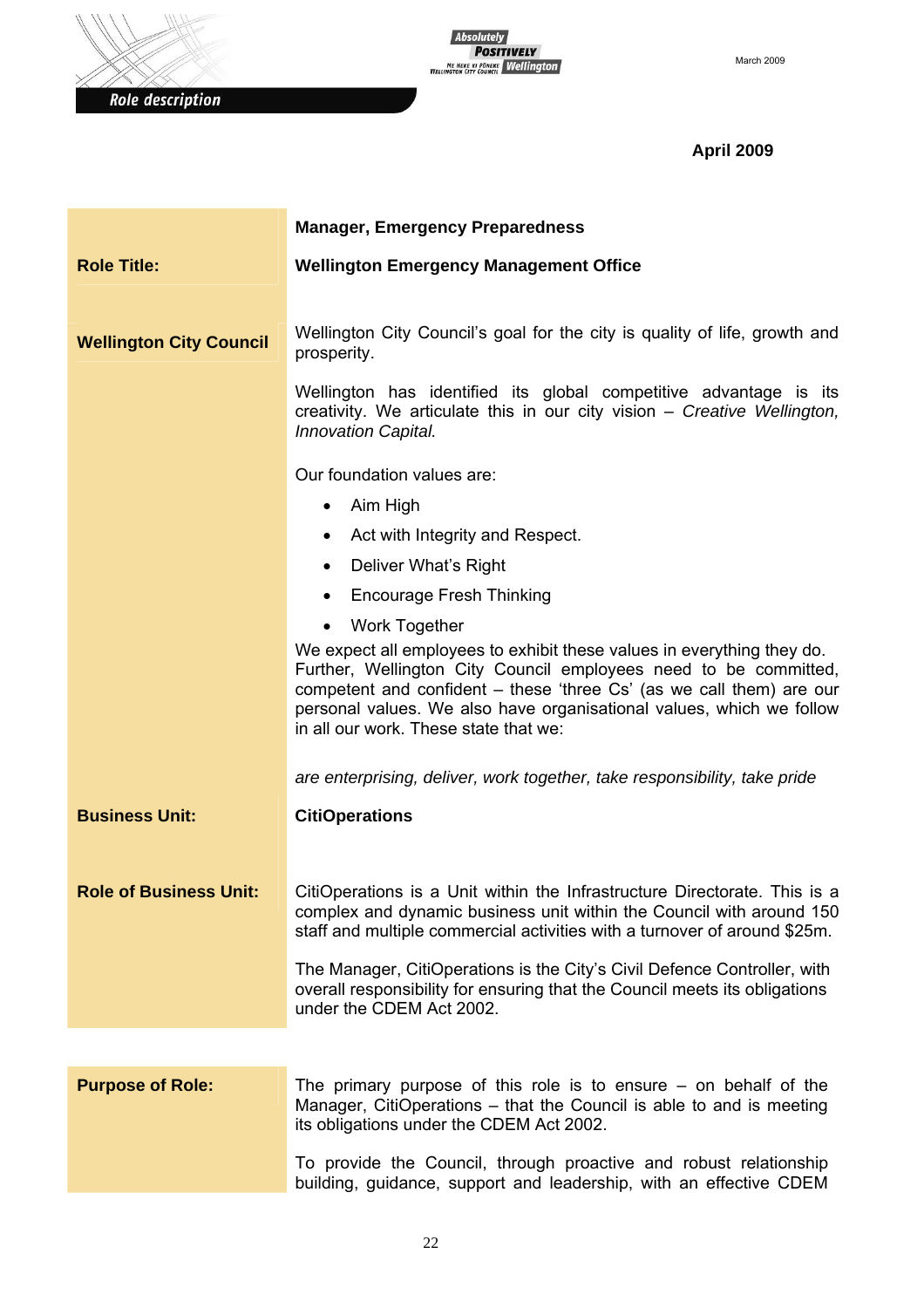vision, direction, drive, empowerment and influence to ensure that Wellington City's communities can successfully respond and recover from a CDEM event.

To lead WEMO towards becoming and being recognised as the Centre of Excellence for emergency management practice in Council and in the local/regional community.

**Reports to: Manager, CitiOperations** 

- **Specific Functional Reports:**  - In peacetime, up to 10 staff - Principal Rural Fire Officer
	- On activation, a range of staff and sub-units depending on the circumstances
- **Interpersonal Contacts** This is a senior role and it is expected to be in continual contact with a wide range of contacts, including Councillors, Community Boards and the Management Board, the media, Business Unit Managers, Emergency Services, other TLAs, MCDEM, GNS, Residents Associations and Civil Defence volunteers.

#### **KEY RESPONSIBILITIES AND OUTCOMES**

#### **Emergency Preparedness Planning**

The Manager, Emergency Preparedness is expected to continually be evaluating the city's capacity and capability to address a variety of emergency scenarios with the potential to disrupt and/or damage the community's way of life:

- $\triangleright$  Develop and recommend secure approval and implement the necessary strategies to ensure that Wellington City's communities can adequately prepare for, and effectively respond to and successfully recover from a CDEM event.
- $\triangleright$  Evaluate the current status of emergency capability not only of the City Council but of the community as a whole.
- $\triangleright$  Take stock of past performance. Identify performance gaps and design tactical plans to achieve the closing of these gaps.
- ¾ Design an organisational capability **for the Council** whereby the necessary resources, skills and competencies are **developed and enhanced across the Council** in the pursuit of achieving the implicit objectives of the CDEM.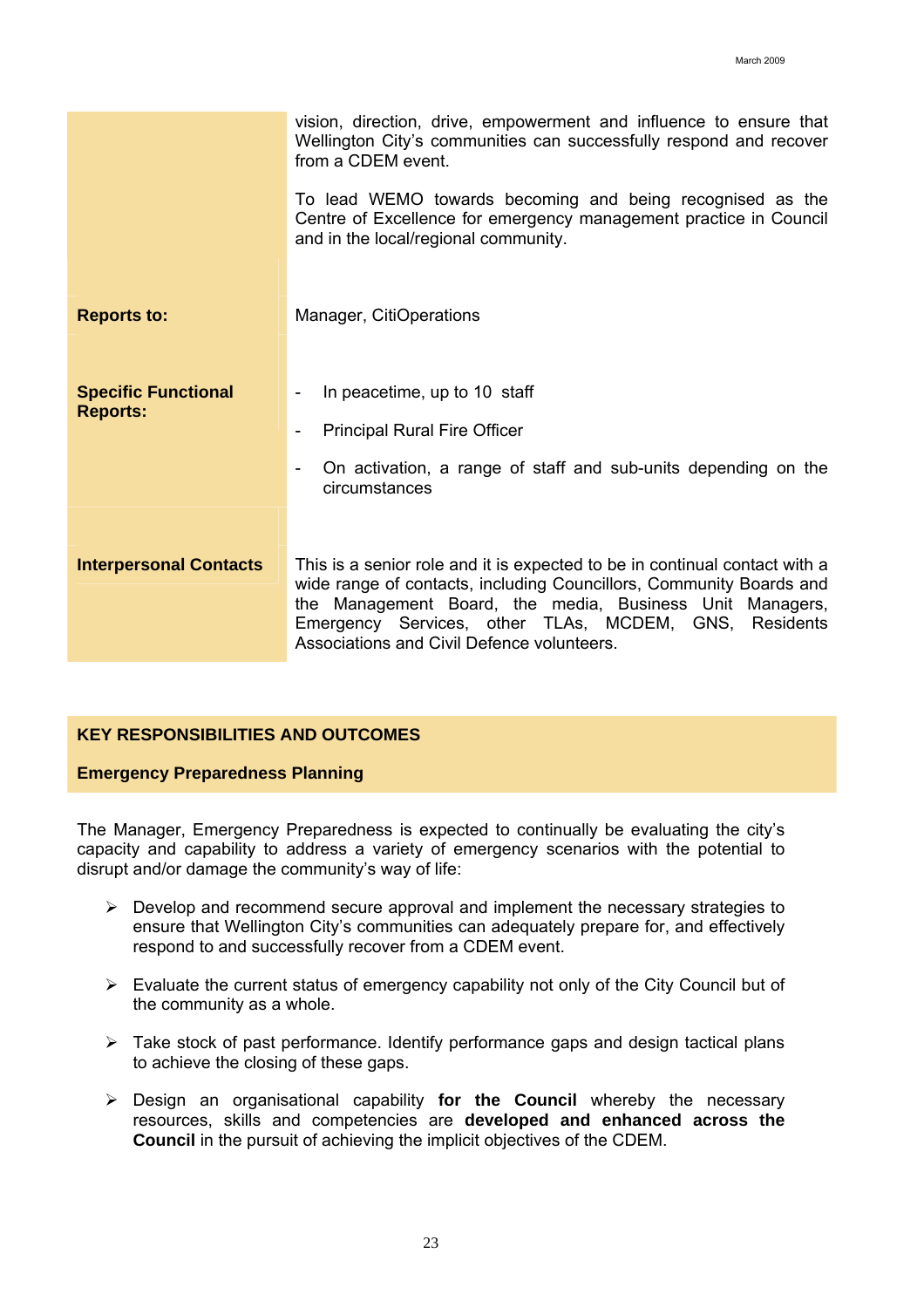- $\triangleright$  Inject an organisational culture whereby the duty of the civil service in the safekeeping of our communities is paramount.
- $\geq$  Identify and pursue current and future opportunities for a stronger, more effective regional and national emergency management capability

#### **COMMUNITY ENGAGEMENT**

The role is expected to own several key relationships, and through those relationships engage with and influence the partners and communities that are involved before, during and after a civil defence event. Those relationships include, but are not limited to:

#### **Our Communities**

- Residents Associations, especially where there are clearly multiple or heightened hazards, primarily coastal areas and the CBD. The role is expected to attend or have staff attend Residents group meetings from time to time.
- Councillors and Community Board elected members.
- Vulnerable communities, primarily through the Council's own forums.
- Civil Defence volunteers. Provide leadership, guidance and support to the Civil Defence Centres, and in particular to build leadership that encourages people to want to join and stay with civil defence.

#### **Internal Council**

- Develop a relationship with Management Board members through constant contact to develop profile and credibility, and to ensure there are adequately trained senior staff to fulfil key appointments during response.
- Ensure Business Unit Managers are fully engaged so that their staff know their responsibilities in the event of an emergency and are able to assist with readiness
- Develop a close relationship with marketing so that CDEM is continually in the media.
- Develop a close relationship with Knowledge Solutions to allow KS to undertake the bulk of business continuity planning with oversight by the Manager, Emergency Preparedness.
- Provide input, as an active Member of the Infrastructure leadership group and the Council's Leaders Forum, regarding decisions and discussions made at those forums.
- Develop a close working relationship with GWRC Emergency Management staff, systems and processes, ensuring that activities are synchronised and where possible amalgamated.

#### **Other**

- Working relationships with Emergency Services Senior Commanders.
- Key media, including RNZ, TVNZ, local radio and the Dominion Post.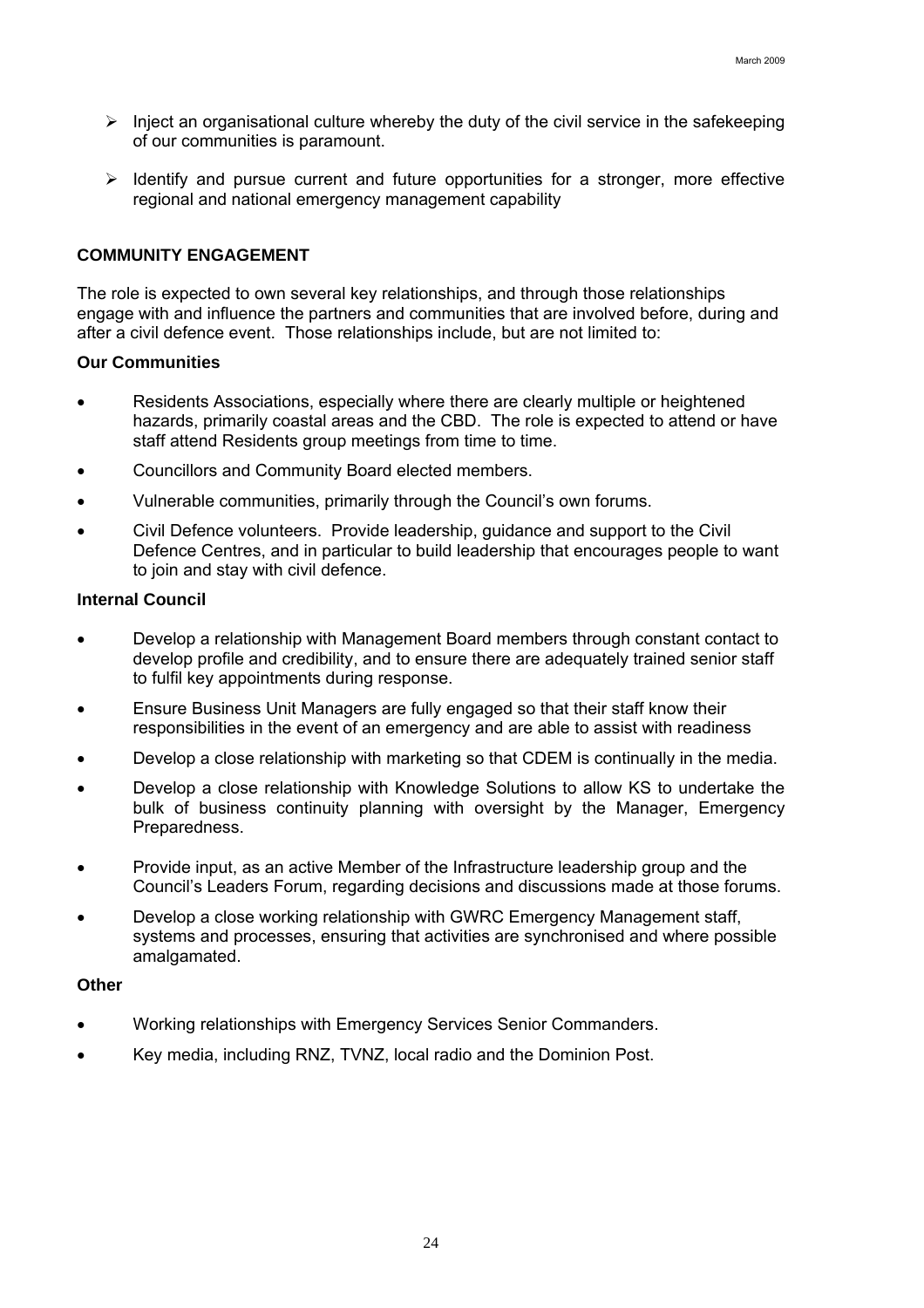#### **INFORMATION MANAGEMENT**

Working closely with Knowledge Solutions, Parks and Gardens, CitiOperations and other stakeholders:

- Ensure that a standard, resilient radio telephone network with built-in redundancy is available to key Business Units, key staff and volunteer organisations to enable information to flow to the areas where decisions need to be made.
- Ensure that training is provided to enable communications.
- Test the radio network to ensure that hardware and training are adequate.

#### **HAZARD MANAGEMENT**

Working closely with Marketing and other parts of the Council:

- Lead the Identification of the main hazards in the City.
- Ensure the relevant communities are aware of those hazards.
- Develop and roll out a programme that ensures that communities know what to do when presented with those hazards.

#### **EMERGENCY OPERATIONS AND CIVIL DEFENCE CENTRES**

- Ensure the EOC is able to be fully functional at any time, including:
- The EOC and equipment is maintained in a state that is in constant readiness.
- Key staff are identified, trained and with a minimum of two alternates for each CIMS role.

Ensure that there is adequate CDC coverage for the City, focussing on:

- Building confidence that the Council's leadership in CDEM is sound and that the Controller will have resources and information to enable decisions to be made and prioritisation to be effectively undertaken in the event of activation.
- Where there are no volunteers, to address this through either recruitment or other mode of service delivery to provide the capability required.
- A model where information, processes and resources are provided centrally and are standardised so that CDC's do not have to individually or bilaterally develop resources themselves.
- This role is expected to Chair the CDC Managers' Meetings and to make arrangements to provide secretarial services.

With other stakeholders, ensure that early warning systems are in place that are appropriate and tailored to local needs but within an agreed regional framework. These systems should be cognisant of technology developments and their limitations.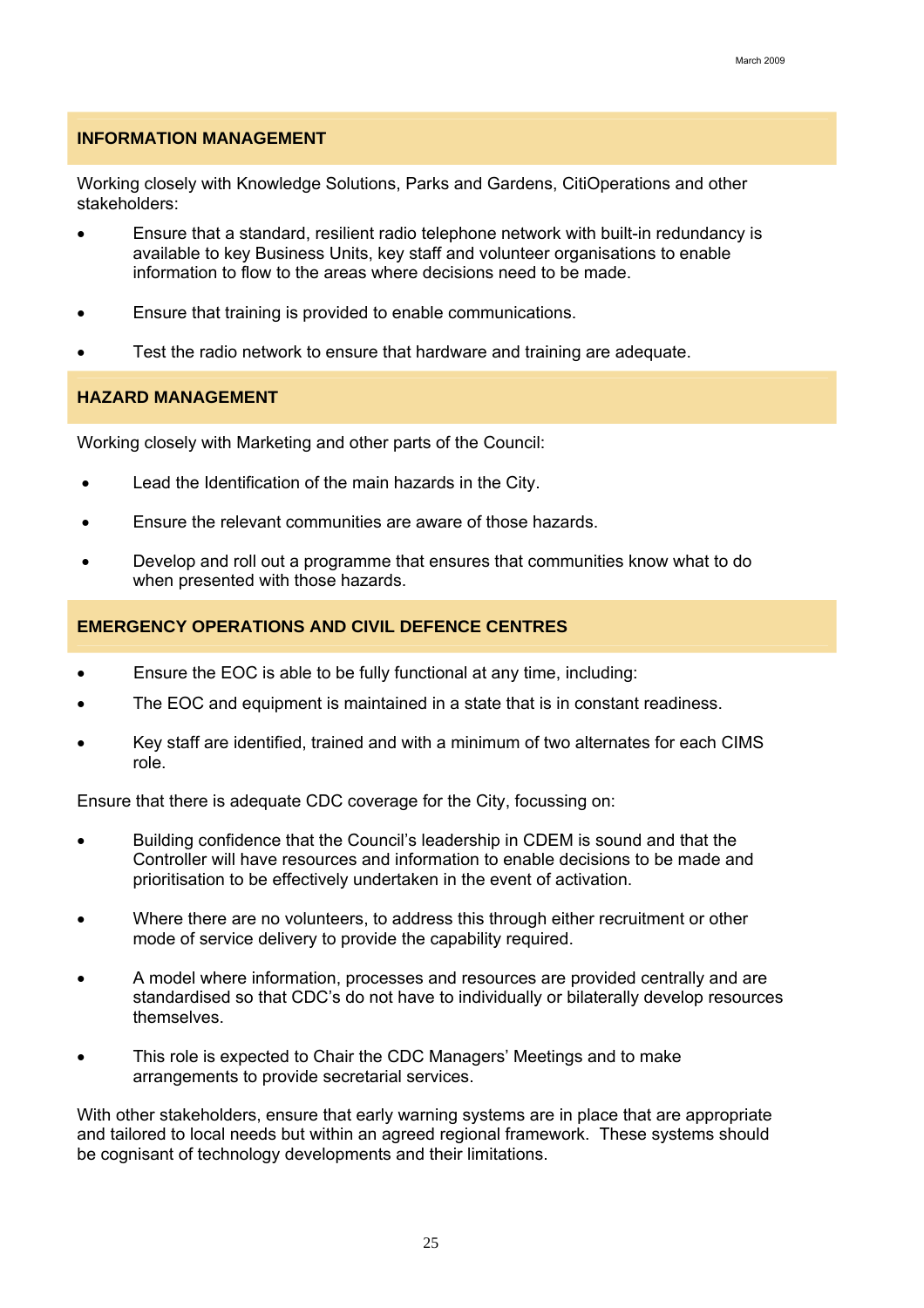#### **FINANCIAL MANAGEMENT**

- Ensure operational and capital budgets are prepared in line with Asset Management and Business Plans and the LTCCP.
- Ensure that exposure to financial risk is identified, controlled and minimised while enabling the businesses to operate effectively.
- Maintain financial control, performance targets and measures, and ensure full integration of the control and reporting methodology with the Finance group reporting standards and policy.
- Interface with Finance for all financial management forecasts and cost reporting.

#### **CONTRACT MANAGEMENT**

- Ensure integrity of contracting and tendering processes through Council standards or written authorisation to dispense with those standards.
- Provide assurance that contracted services are provided to the service level required and if not instigate remedial action.

#### **PLANNING, PERFORMANCE MONITORING AND REPORTING**

- Draft Business Plan for approval.
- Draft Evacuation Plan for approval.
- Draft Communications Plan for approval.
- Draft Welfare Plan for approval.
- Draft Reconnaissance Plan for approval.
- Explore opportunities for working smarter with GWRC and PCC, and present those opportunities to senior management.
- Responsible for ensuring quarterly business and financial reporting is completed accurately and on time, with acceptable comments reflecting the status of each Annual Plan project.
- Regular briefings and updates of Council and Community Boards are expected.

#### **HEALTH AND SAFETY**

All employees and volunteers have a responsibility to work towards keeping a safe and healthy work environment by practising safe work methods, identifying work place hazards and using appropriate safety equipment. This role maintains responsibility for the risks and analyses incident reports and information to identify trends, risks and areas for improvement.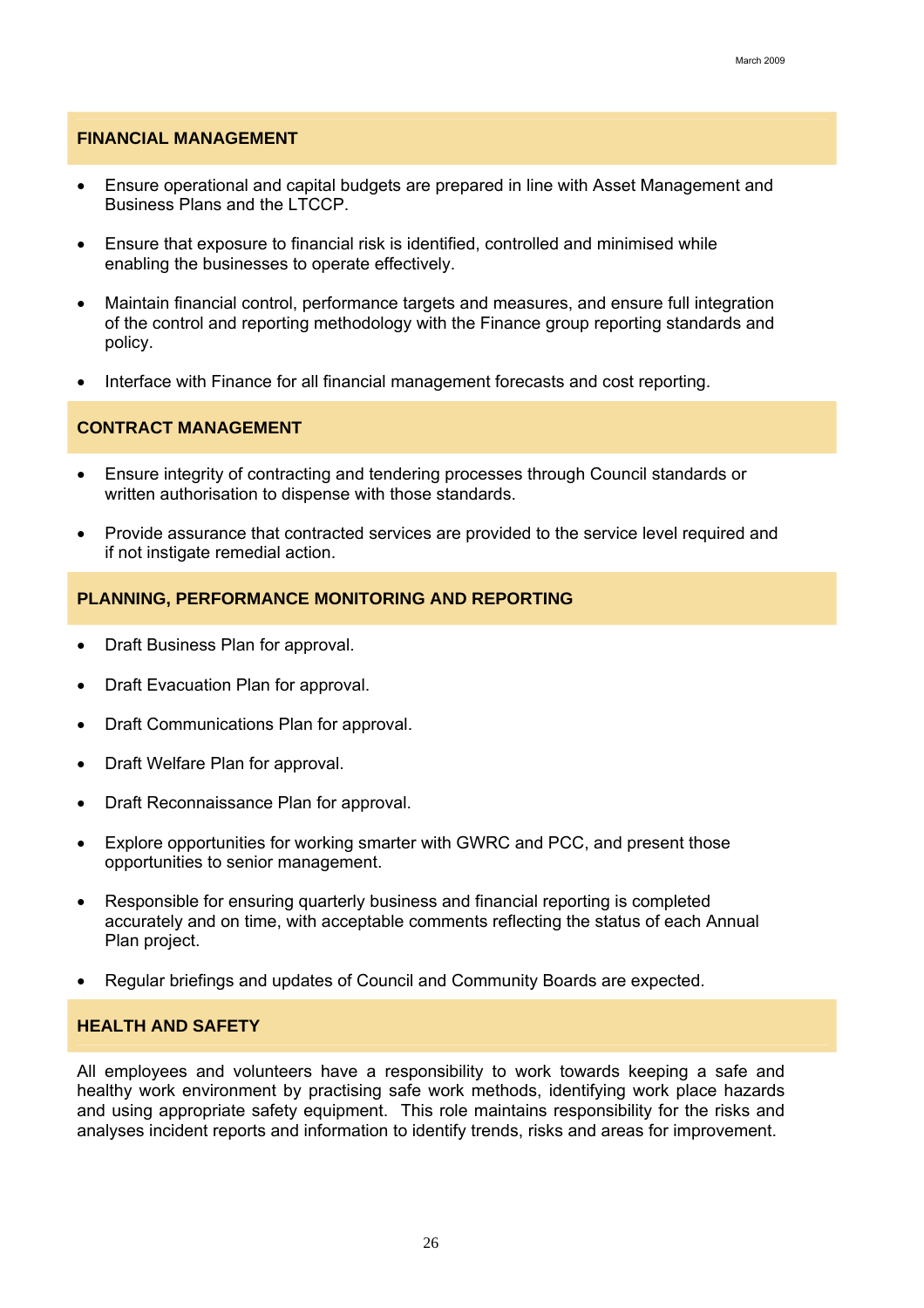#### **QUALIFICATIONS**

- A University Degree or equivalent in marketing, communications or similar discipline.
- At least 5 years experience in a dynamic, diverse and high profile organisation leading staff.
- Experience in community engagement is essential.

### **COUNCIL STAFF – CORE COMPETENCIES**

**PROFESSIONALISM** - Demonstrating behaviours and commitment to the vision, values and decisions of the Council, your unit, and your team.

| ٠         | Supports and models the Councils values at all times                                                                                                                  |
|-----------|-----------------------------------------------------------------------------------------------------------------------------------------------------------------------|
| $\bullet$ | Values the Council's partnership with Iwi Treaty partners and its relationship<br>with the wider Maori community                                                      |
| $\bullet$ | Complies with and actively supports the Council's policies, standards and<br>procedures<br>(HR guidelines, Finance guidelines, Marketing guidelines, Code of Conduct) |
| $\bullet$ | Displays integrity and takes responsibility for own actions                                                                                                           |
| $\bullet$ | Understands and practices the concept of work/life balance                                                                                                            |
| ٠         | Makes balanced judgements that are in line with Council policies and<br>procedures                                                                                    |
| $\bullet$ | Takes an active approach to acknowledging, learning about and<br>understanding diversity in the workplace                                                             |
| $\bullet$ | Identifies and participates in learning opportunities as appropriate for<br>personal and career development                                                           |
| $\bullet$ | Accepts and manages personal responses to change in a positive manner                                                                                                 |
| $\bullet$ | Demonstrates a commitment to achieving quality outcomes for ratepayers<br>and the Wellington community                                                                |
| ٠         | Works collaboratively within their team, business unit, and across Council to<br>deliver the best outcome for the Wellington community                                |
|           |                                                                                                                                                                       |

**EFFECTIVENESS FOR MAORI -** Understanding and meeting the needs of Māori in the Council's internal working environment and in the delivery of services to the Wellington community.

|                  | Appreciates, understands and applies a bi-cultural perspective in internal<br>and external interactions                      |
|------------------|------------------------------------------------------------------------------------------------------------------------------|
| <b>All Staff</b> | Ensures that the Council's services meet the needs of our Treaty partners<br>and the wider Māori community wherever possible |
|                  | Looks for opportunities to implement practices that enhance the Council's<br><b>Effectiveness for Maori</b>                  |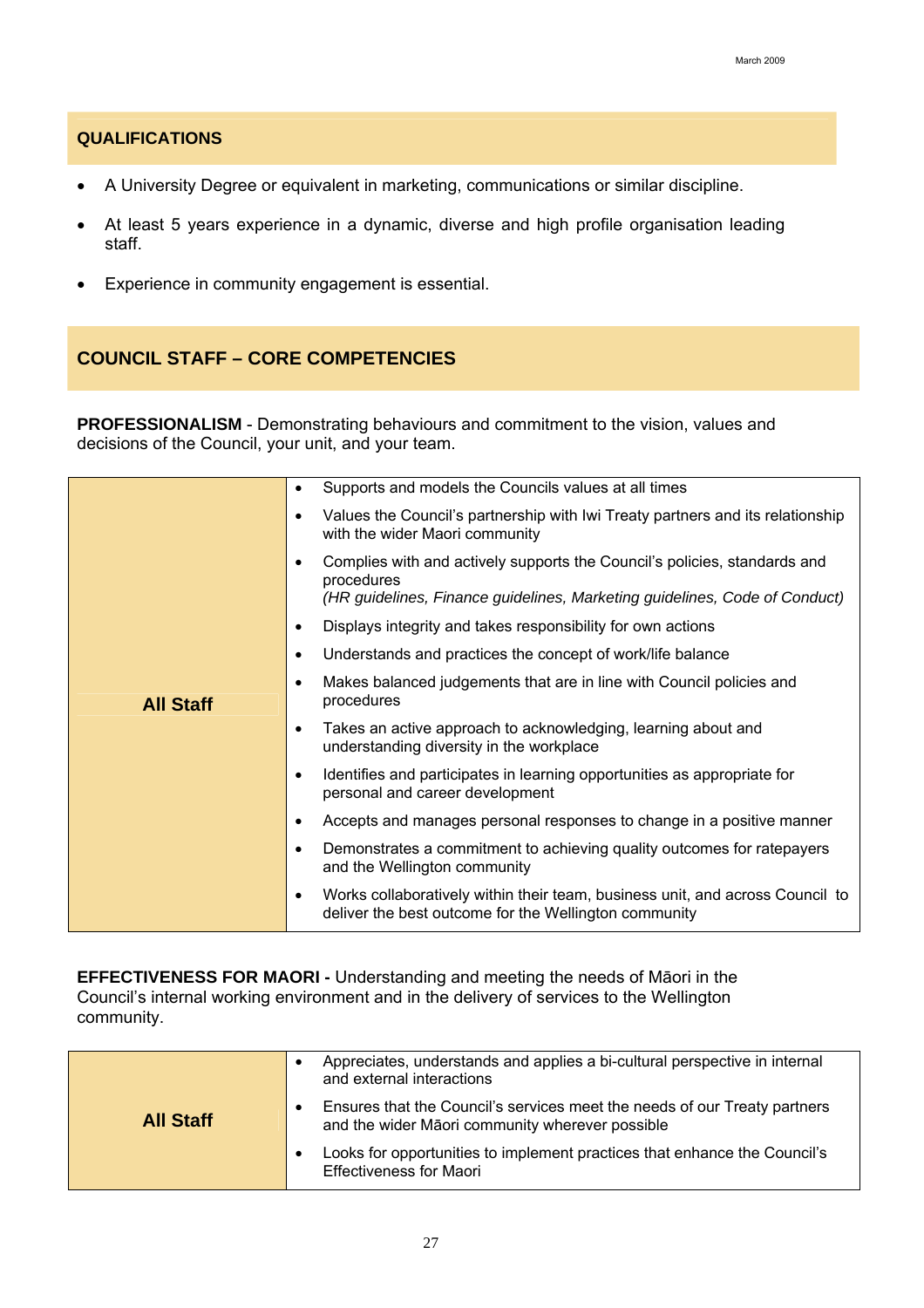|  | Contributes positively to relationships with Tangata Whenua                                                                                                                  |
|--|------------------------------------------------------------------------------------------------------------------------------------------------------------------------------|
|  | Understands and takes into account the relationship between Iwi Treaty<br>partners and physical resources; land, air, water, waahi tapu, flora and fauna<br>and other taonga |

**COMMUNICATION -** Delivering messages effectively (and using the most effective means) to individuals or groups so that they are clearly understood and accepted. Includes writing, speaking and listening skills.

|                                                                                                                                                  | <b>Verbal</b><br>Adopts appropriate communication styles for a wide range of audiences<br>(internal and external)<br>Actively encourages the use of Te Reo Maori and protocol by using or<br>responding to Maori language in face to face or telephone greetings, mihi |
|--------------------------------------------------------------------------------------------------------------------------------------------------|------------------------------------------------------------------------------------------------------------------------------------------------------------------------------------------------------------------------------------------------------------------------|
|                                                                                                                                                  | (introductions), waiata and karakia<br>Mediates constructively and effectively to resolve differences and conflict                                                                                                                                                     |
| <b>Role requires working with</b><br>networks, persuading,<br>negotiating, mediating and<br>influencing. Adapts style<br>to different audiences. | Uses appropriate interpersonal styles to influence and gain agreement from<br>$\bullet$<br>others on issues that have a strategic impact on the Council or its objectives                                                                                              |
|                                                                                                                                                  | <b>Written</b>                                                                                                                                                                                                                                                         |
|                                                                                                                                                  | Can prepare and clearly present complex/strategic documents                                                                                                                                                                                                            |
|                                                                                                                                                  | Can coach and offer guidance to others in this area                                                                                                                                                                                                                    |
|                                                                                                                                                  | Uses Council resources (External Communications, Publication & Design,<br>$\bullet$<br>HR, Learning, Organisational Communications, Marketing, and Treaty<br>Relations) as appropriate to reach required standards of written and verbal<br>communication              |

**RELATIONSHIP MANAGEMENT** *-* Interacting with your team, other staff, members of the public, communities and other contacts in a way that inspires confidence and builds productive relationships.

|                                                                                                                       | Identifies the needs of internal (direct team and Council) and external customer or<br>$\bullet$<br>stakeholders                                                                                                         |
|-----------------------------------------------------------------------------------------------------------------------|--------------------------------------------------------------------------------------------------------------------------------------------------------------------------------------------------------------------------|
| $\bullet$<br>Role manages<br>complex or<br>٠<br>significant<br>٠<br>relationships<br>$\bullet$<br>$\bullet$<br>٠<br>٠ | Develops new and enhances existing relationships with all networks (including lwi<br>Treaty partners and wider Maori community)                                                                                          |
|                                                                                                                       | Develops strategies to address the needs of new and existing customers                                                                                                                                                   |
|                                                                                                                       | In all work situations, models customer/stakeholder focused behaviour                                                                                                                                                    |
|                                                                                                                       | Ensures internal/external customer focus within strategic/project/business planning                                                                                                                                      |
|                                                                                                                       | Maintains focus and consistency for self and others during any change or conflict                                                                                                                                        |
|                                                                                                                       | Identifies key influences/stakeholders with whom consultation is required or<br>beneficial, and effectively liaises and consults with them as appropriate                                                                |
|                                                                                                                       | Delivers high quality customer service and encourages others to do likewise                                                                                                                                              |
|                                                                                                                       | Works positively and proactively with senior management and other business units<br>Sets and monitors objectives for relationships with stakeholders<br>Shares information about stakeholder relationships appropriately |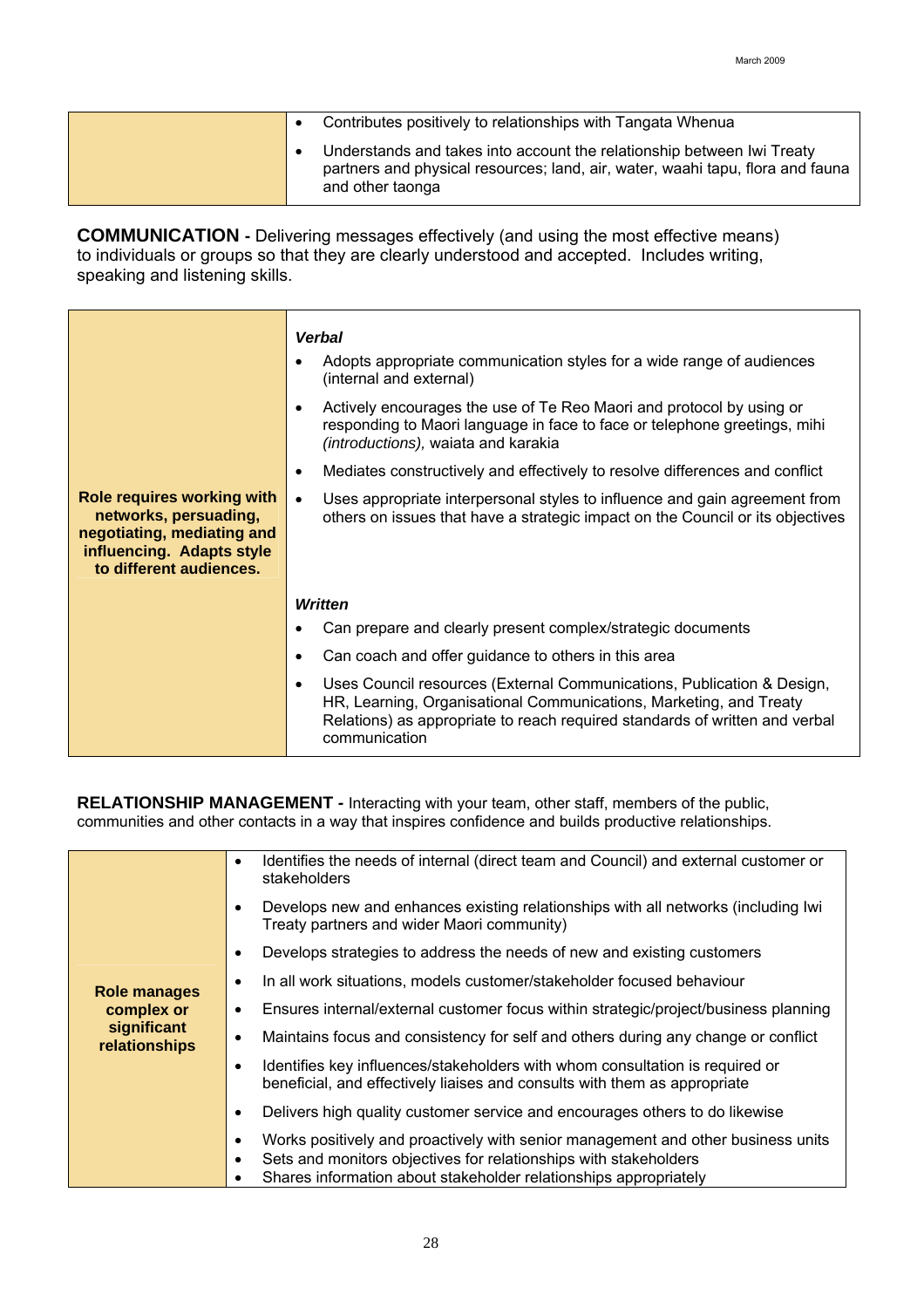**PLANNING AND ORGANISING FOR RESULTS** *-* Organising your own work or work of others, or project resources to achieve outputs.

|                                       | $\bullet$ | Manages work commitments through effective time management and<br>delegation (where appropriate)                                                                              |
|---------------------------------------|-----------|-------------------------------------------------------------------------------------------------------------------------------------------------------------------------------|
|                                       | $\bullet$ | Establishes systems/methods for organising resources and/or<br>documentation to provide project history, audit trail and future reference                                     |
| <b>Role needs to prioritise</b>       | ٠         | Identifies and escalates risks and opportunities during the planning process                                                                                                  |
| own work and plan<br>/co-ordinate the | $\bullet$ | Applies judgement when committing to an action by considering all<br>implications                                                                                             |
| contribution of others                | $\bullet$ | Pays necessary attention to finances/budget, makes savings where possible                                                                                                     |
| for programmes/<br>projects.          | ٠         | Understands and applies project management tools to plan and implement<br>projects to meet agreed outcomes. Requests training if unable to<br>understand or apply these tools |
|                                       | ٠         | Negotiates workloads and priorities with team members/management and<br>delivers to these agreed priorities                                                                   |
|                                       | ٠         | Takes responsibility for project outputs and accountabilities across projects                                                                                                 |

**PROBLEM SOLVING (AND DECISION MAKING)** *-* Effective analysis of situation or problem to make sound decisions based on consultation and knowledge. Consideration is given to impact of immediate and strategic situations.

|                                                      | $\bullet$ | Provides creative and innovative input and research directed towards<br>improving practices in their work area                     |
|------------------------------------------------------|-----------|------------------------------------------------------------------------------------------------------------------------------------|
|                                                      | ٠         | Carries out appropriate risk assessment before selecting courses of action<br>that best achieve the goals for operational outcomes |
|                                                      | ٠         | Looks for opportunities to involve the Council's Iwi Treaty partners and the<br>wider Maori community in decision making           |
|                                                      | ٠         | Checks bi-cultural perspectives when analysing issues                                                                              |
|                                                      | ٠         | Uses appropriate questioning approaches (written/oral) to collect data                                                             |
|                                                      | ٠         | Uses information from internal and external sources to draw logical<br>conclusions and implement appropriate actions               |
| <b>Role requires making</b><br>sound decisions under |           | Keeps appropriate people involved and informed during the decision making<br>process                                               |
| complex circumstances.                               | $\bullet$ | Interprets information to identify underlying themes and key issues                                                                |
|                                                      | ٠         | Considers wider implications for business unit and Council where relevant                                                          |
|                                                      |           | Develops sound proposals in which feasibility, costs and benefits are<br>effectively assessed                                      |
|                                                      |           |                                                                                                                                    |

### **PEOPLE MANAGEMENT**

| <b>Needs to manage</b> | Understands and adheres to HR policies and processes.<br>Encourages and fosters an open, honest and participative environment for<br>staff.                                                                                                    |
|------------------------|------------------------------------------------------------------------------------------------------------------------------------------------------------------------------------------------------------------------------------------------|
| staff and people       | Models the Council's values.<br>Manages and values diversity i.e. supports and takes into account individual<br>needs and differences (culture, gender, personal/ family circumstances).<br>Effectively manages and allocates staff workloads. |